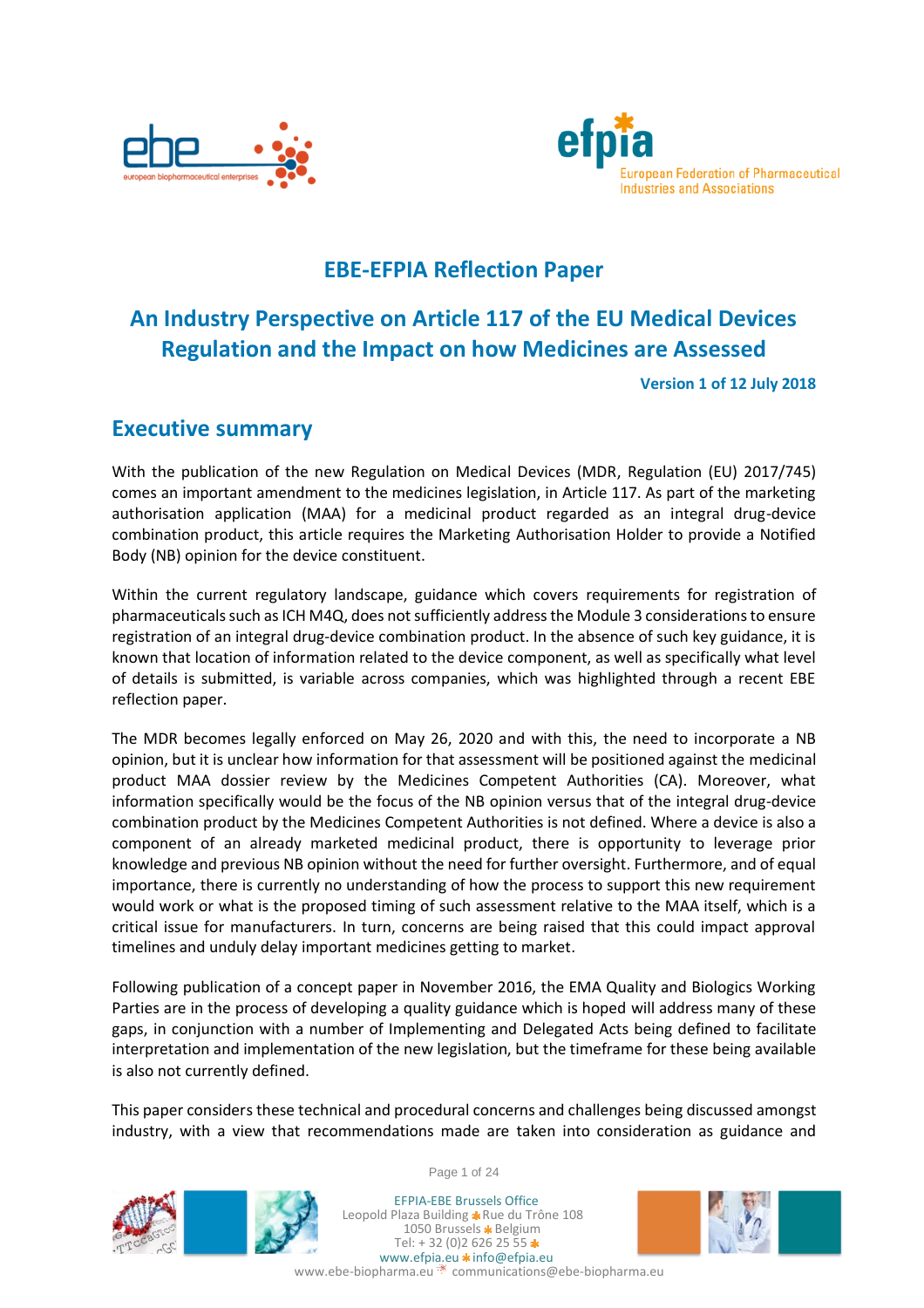

implementing acts related to integral drug-device combination products get defined. Consideration is given to the combined Advanced Therapy Medicinal Products (cATMPs) guidance on "Procedural advice on the evaluation of combined advanced therapy medicinal products and the consultation of Notified Bodies in accordance with Article 9 of Regulation (EC) No 1394/2007" which utilises a NB within the overall review and approval of cATMPs when they incorporate a medical device. With some enhancements, it is felt this procedure could be a good basis to move forward for drug-device combinations and meeting the specific requirement of Article 117. In addition, focus is given to the requirements of the NB opinion, specifically what it will cover and moreover, in relation to the CA/MAA review. Furthermore, discussion on whether Article 117 and specifically the NB opinion will include review of the manufacturers quality management system and specifically being certified to ISO 13485 is discussed.

# Table of Contents

| 1.                                                                                                        |  |
|-----------------------------------------------------------------------------------------------------------|--|
| Challenges and Considerations with Implementing Article 117 of the EU Medical Devices Regulation  4<br>2. |  |
| 2.1                                                                                                       |  |
| 2.2                                                                                                       |  |
| 2.3<br>2.3.1                                                                                              |  |
| 2.3.2                                                                                                     |  |
| 2.4.<br>Current interactions between NB, Manufacturers and CAs or EMA for integral device-drug<br>2.4.1   |  |
|                                                                                                           |  |
| 2.5                                                                                                       |  |
| З.                                                                                                        |  |

**[Annex 1: Potential adaptation of the guidance "Procedural advice](#page-18-0) on the evaluation of combined advanced [therapy medicinal products and the consultation of Notified Bodies in accordance with Article 9 of](#page-18-0)  Regulation (EC) No. [1394/2007" to be applicable to Article 117 of Medical Device Regulation EU 2017/745](#page-18-0) .18**



Page 2 of 24





www.efpia.eu \* info@efpia.eu ww.ebe-biopharma.eu communications@ebe-biopharma.eu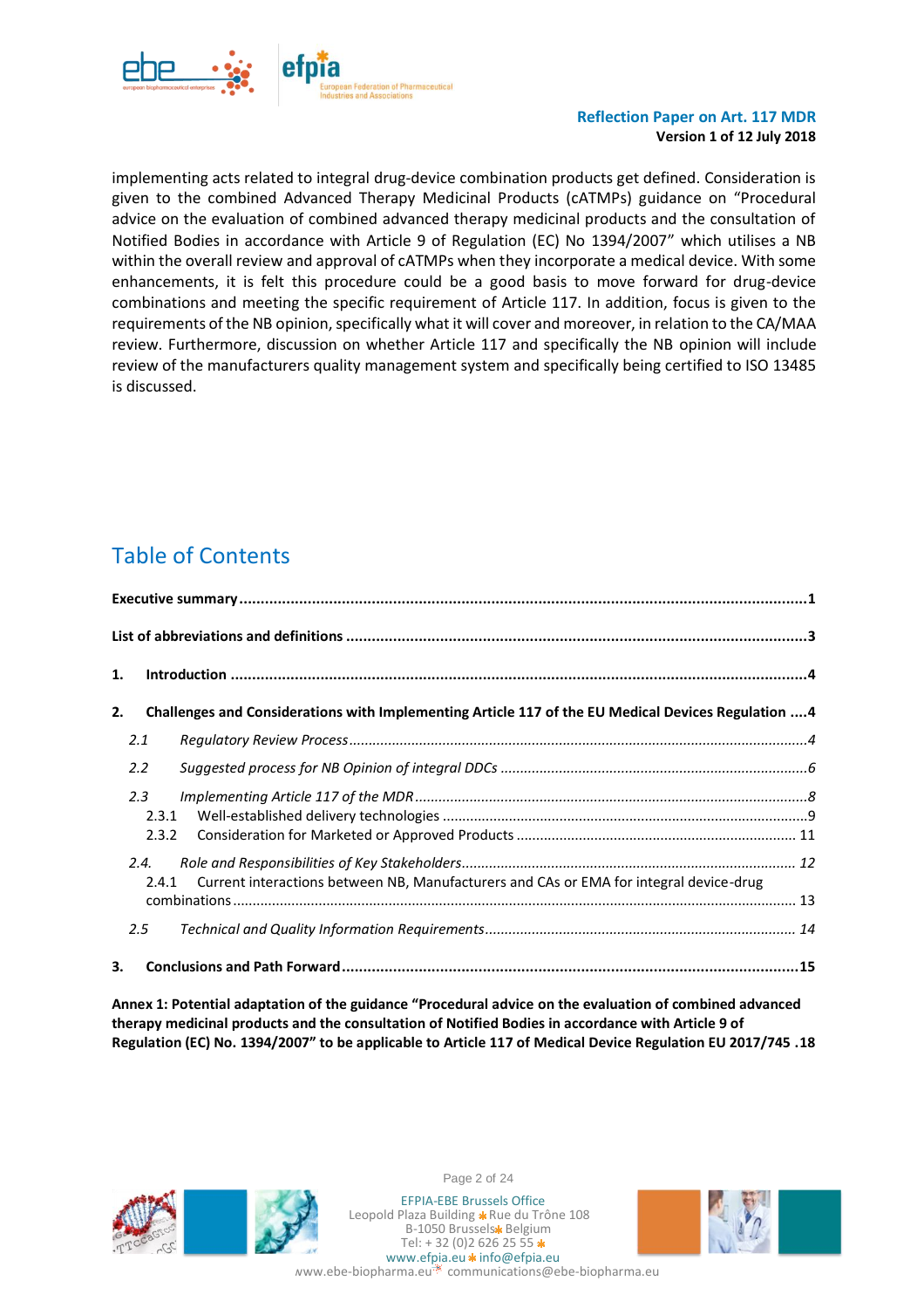

# <span id="page-2-0"></span>**List of abbreviations and definitions**

| AI                    | Autoinjector                                                                                                                                                                                                                                                                                                                                                                                                                                                                                                  |
|-----------------------|---------------------------------------------------------------------------------------------------------------------------------------------------------------------------------------------------------------------------------------------------------------------------------------------------------------------------------------------------------------------------------------------------------------------------------------------------------------------------------------------------------------|
| <b>BWP</b>            | Biologics Working Party of the European Medicines Agency                                                                                                                                                                                                                                                                                                                                                                                                                                                      |
| СA                    | Competent Authority for medicinal products                                                                                                                                                                                                                                                                                                                                                                                                                                                                    |
| <b>CAT</b>            | Committee for Advanced Therapies of the European Medicines Agency                                                                                                                                                                                                                                                                                                                                                                                                                                             |
| <b>CATMPs</b>         | combined Advanced Therapy Medicinal Products                                                                                                                                                                                                                                                                                                                                                                                                                                                                  |
| <b>CE Marking</b>     | Conformité Européenne/CE marking of conformity                                                                                                                                                                                                                                                                                                                                                                                                                                                                |
| Class Im              | Class I measuring device, based on classification rules within Regulation (EU) 2017/745<br>Annex VIII, a sub category of class I, the lowest risk class                                                                                                                                                                                                                                                                                                                                                       |
| Class Is              | Class I sterile device, based on classification rules within Regulation (EU) 2017/745<br>Annex VIII                                                                                                                                                                                                                                                                                                                                                                                                           |
| Class IIa             | Class IIa device based on classification rules within Regulation (EU) 2017/745 Annex VIII                                                                                                                                                                                                                                                                                                                                                                                                                     |
| Class IIb             | Class IIb device based on classification rules within Regulation (EU) 2017/745 Annex VIII                                                                                                                                                                                                                                                                                                                                                                                                                     |
| Class III             | Class III device based on classification rules within Regulation (EU) 2017/745 Annex VIII                                                                                                                                                                                                                                                                                                                                                                                                                     |
| <b>CTD</b>            | <b>Common Technical Document</b>                                                                                                                                                                                                                                                                                                                                                                                                                                                                              |
| EBE                   | European Biopharmaceutical Enterprises                                                                                                                                                                                                                                                                                                                                                                                                                                                                        |
| EC                    | <b>European Commission</b>                                                                                                                                                                                                                                                                                                                                                                                                                                                                                    |
| <b>EC Certificate</b> | <b>European Conformity Certificate</b>                                                                                                                                                                                                                                                                                                                                                                                                                                                                        |
| <b>EMA</b>            | <b>European Medicines Agency</b>                                                                                                                                                                                                                                                                                                                                                                                                                                                                              |
| ER(s)                 | Essential Requirement(s) (Annex I of the MDD)                                                                                                                                                                                                                                                                                                                                                                                                                                                                 |
| EU/EEA                | European Union/ European Economic Area - allowing the free movement of approved                                                                                                                                                                                                                                                                                                                                                                                                                               |
|                       | medical devices amongst countries                                                                                                                                                                                                                                                                                                                                                                                                                                                                             |
| <b>GSPRs</b>          | General Safety and Performance Requirements (Annex I of the MDR)                                                                                                                                                                                                                                                                                                                                                                                                                                              |
| <b>Integral DDCs</b>  | Integral drug-device combinations                                                                                                                                                                                                                                                                                                                                                                                                                                                                             |
|                       | Article 1.9 in Chapter 1 Scope and definition of the MDR gives the definition of a single<br>integral product: "if the device intended to administer a medicinal product and the<br>medicinal product are placed on the market in such a way that they form a single<br>integral product which is intended exclusively for use in the given combination and<br>which is not reusable, that single integral product shall be governed by Directive<br>2001/83/EC or Regulation (EC) No 726/2004, as applicable |
| ICH                   | International Conference on Harmonisation                                                                                                                                                                                                                                                                                                                                                                                                                                                                     |
| <b>ISO</b>            | International Organization for Standardization                                                                                                                                                                                                                                                                                                                                                                                                                                                                |
| <b>MAA</b>            | Marketing Authorisation Application                                                                                                                                                                                                                                                                                                                                                                                                                                                                           |
| <b>MAH</b>            | Marketing Authorisation Holder                                                                                                                                                                                                                                                                                                                                                                                                                                                                                |
| MEDDEV                | European Commission Medical Device Guidance document                                                                                                                                                                                                                                                                                                                                                                                                                                                          |
| <b>MDD</b>            | Medical Devices Directive, i.e. Council Directive 93/42/EEC concerning medical devices                                                                                                                                                                                                                                                                                                                                                                                                                        |
| <b>MDR</b>            | Medical Devices Regulation, i.e. Regulation (EU) 2017/745 of the European Parliament<br>and the Council on medical devices                                                                                                                                                                                                                                                                                                                                                                                    |
| <b>NANDO</b>          | New Approach Notified and Designated Organisations                                                                                                                                                                                                                                                                                                                                                                                                                                                            |
| ΝB                    | Notified Body                                                                                                                                                                                                                                                                                                                                                                                                                                                                                                 |
| <b>NBOG</b>           | Notified Bodies Operations Group                                                                                                                                                                                                                                                                                                                                                                                                                                                                              |
| OBI                   | On-body injector                                                                                                                                                                                                                                                                                                                                                                                                                                                                                              |
| <b>PFS</b>            | Prefilled syringe                                                                                                                                                                                                                                                                                                                                                                                                                                                                                             |
| QWP                   | Quality Working Party of the European Medicines Agency                                                                                                                                                                                                                                                                                                                                                                                                                                                        |
| TEAM-NB               | The European Association Medical devices of Notified Bodies                                                                                                                                                                                                                                                                                                                                                                                                                                                   |
| UDI                   | Unique Device Identification                                                                                                                                                                                                                                                                                                                                                                                                                                                                                  |



Page 3 of 24

EFPIA-EBE Brussels Office Leopold Plaza Building \*Rue du Trône 108 B-1050 Brussels\* Belgium Tel: + 32 (0)2 626 25 55 www.efpia.eu \* info@efpia.eu



www.ebe-biopharma.eu<sup>\*</sup> communications@ebe-biopharma.eu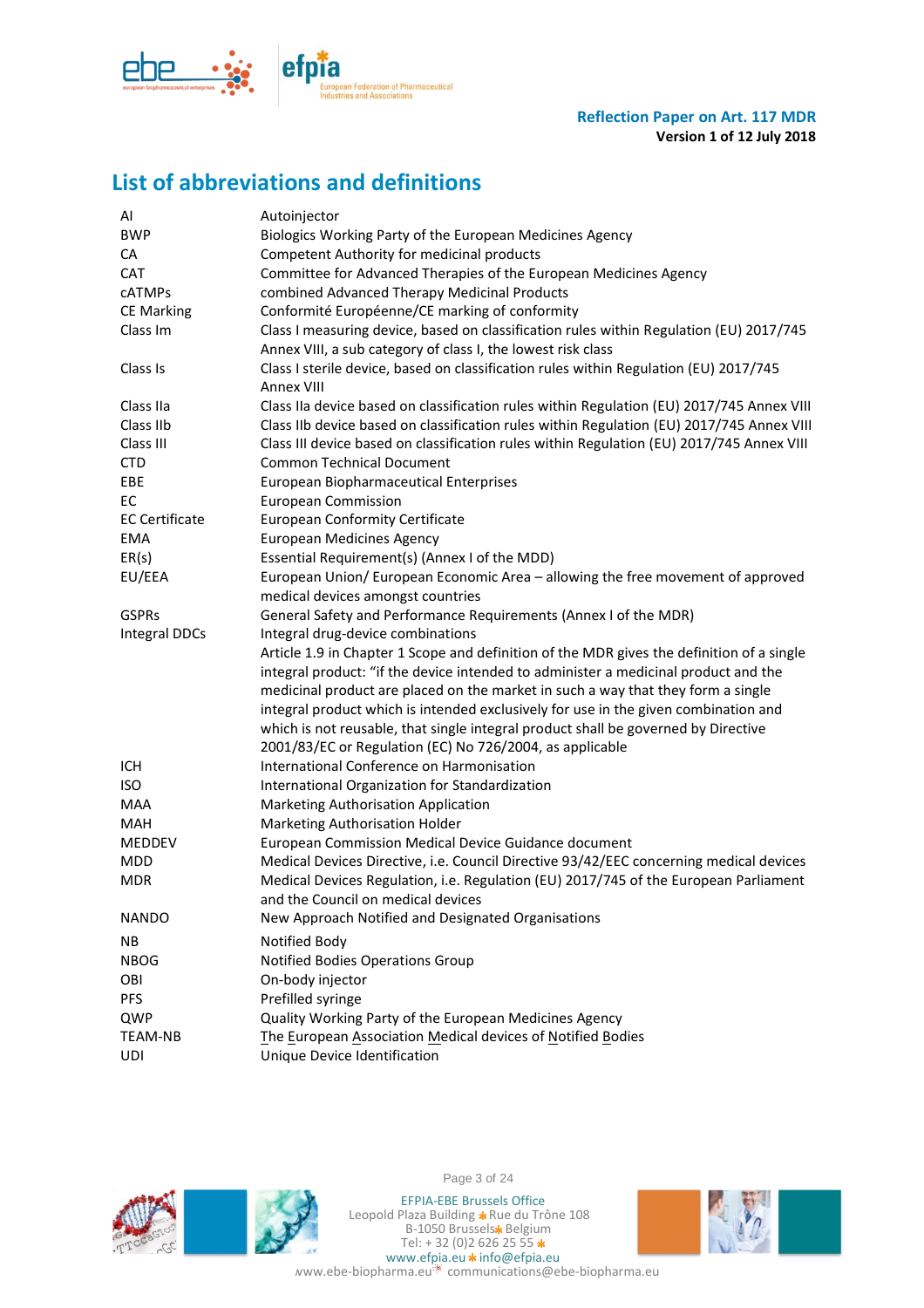

# <span id="page-3-0"></span>**1. Introduction**

This paper provides an industry perspective on the technical and procedural concerns and challenges being raised in relation to Directive 2001/83/EC of the European Parliament and of the Council on the Community code relating to medicinal products for human use and new requirements as a result of the amendments through Article 117 of the Regulation (EU) 2017/745 of the European Parliament and of the Council on medical devices (Medical Devices Regulation, MDR) which applies from May 2020 onwards. Based on Article 117, marketing authorisation holders of products that will be regulated as medicinal products and incorporate an integral delivery device, which are intended to be placed on the market exclusively in that given combination, will be required to seek separate opinion on the device constituent by a Notified Body (NB) as part of the overall approval for the medicinal product.

In absence of any implementing acts or guidance related to integral drug-device combination products (DDCs) at publication of this reflection paper, understanding the proposed involvement of a NB remains a critical issue for manufacturers; having a defined scope, process and timing for such opinion is extremely important as it could have significant impact on the MAA review and approval timelines. The industry's concern is compounded by the increasing number of products which will fall within the scope of this requirement going forward, and questions around NB capability and capacity to perform the required assessments.

This paper puts forward recommendations and proposals, drawing on precedents and guidance already established between the Competent Authorities (CAs) for medicinal products and NBs.

It is hoped that this paper will be helpful in facilitating dialogue between regulators, NBs and industry at key regulator-industry forums in the coming months and moreover, will be taken into strong consideration as guidelines and processes are discussed and developed by the key stakeholders including the European Medicines Agency (EMA) and NB representative groups.

# <span id="page-3-1"></span>**2. Challenges and Considerations with Implementing Article 117 of the EU Medical Devices Regulation**

## <span id="page-3-2"></span>**2.1 Regulatory Review Process**

Currently, based on the principal intended action, the regulatory review process is defined by the Directive 2001/83/EC for medicinal products and Directive 93/42/EEC for medical devices (MDD), and it is required that

- i. For delivery devices that do not form a single, integral product but are presented as separate, and standalone to the medicinal product, they undergo conformity assessment according to the MDD and are CE marked (e.g. pen-injector for use with cartridges of insulin)
- ii. For delivery devices integral with the medicinal products, i.e. 'placed on the market in such a way that the device and the medicinal product form a single integral product which is intended exclusively for use in the given combination and which is not reusable', (e.g. prefilled syringe or prefilled auto-injector), the delivery device component will comply with the 'Essential Requirements' (ERs) outlined in Annex 1 of the MDD but this product type cannot carry a CE mark.

During the regulatory review process, in (i) above, the device manufacturer will assess the safety and performance of the device component for compliance with the relevant ERs and when satisfied that all applicable ERs are met, as well as Technical File and Conformity Assessment requirements, a CE





Page 4 of 24

EFPIA-EBE Brussels Office Leopold Plaza Building \* Rue du Trône 108 B-1050 Brussels\* Belgium Tel:  $+32(0)26262555*$ www.efpia.eu \* info@efpia.eu

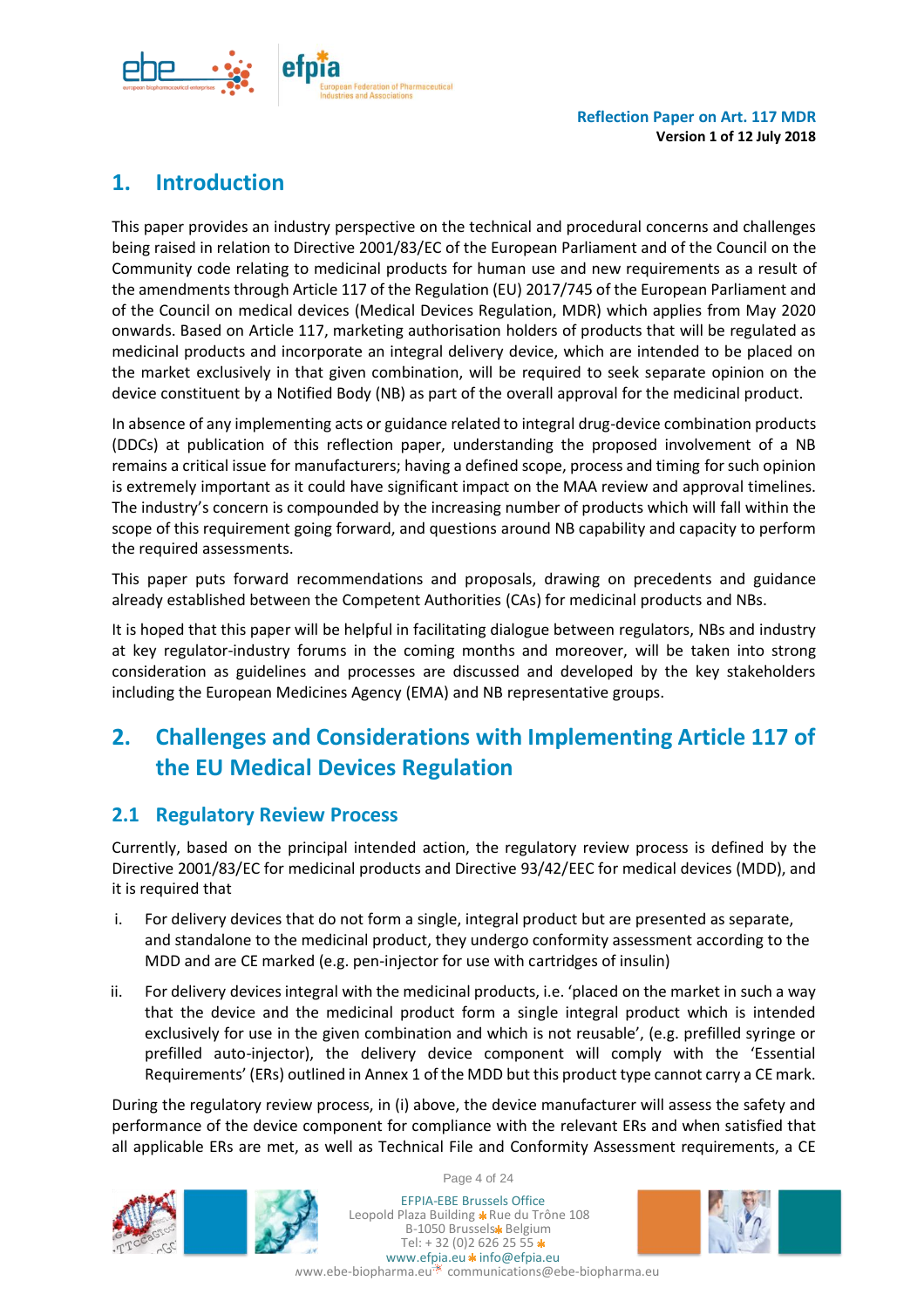

mark is applied by the manufacturer to allow marketing of the device throughout Europe. This is in accordance with the European Commission (EC) 'New Approach' to facilitating trade throughout the EU. Based on risk classification of delivery device as defined by the MDD, for all risk classes above Class I (i.e. Im, Is, IIa, IIb and III), a third-party certification body will be involved, a 'Notified Body' (NB).

A NB within the European Union (EU) is an entity designated by an EU responsible authority to assess the conformity of medical devices before being placed on the market. The European Commission (EC) publishes a list of notified bodies with details of device product ranges, horizontal competences and conformity assessment procedures they are accredited for, in the NANDO (New Approach Notified and Designated Organisations) website<sup>1</sup>. Companies are free to choose which NB they work with, based on the device product types and competences they are accredited for.

In scenario (ii), for integral DDCs whilst conformance with the ERs is demonstrated, there is no current requirement to involve a NB in an assessment. The ER checklist summarising how the manufacturer has demonstrated compliance with the applicable requirements is often provided in MAA dossiers and has up to now been reviewed by the CA reviewing the medicinal product application.

However, the MDR requires that manufacturers of integral DDCs seek a separate opinion on the device constituent by a NB as part of the overall approval for the medicinal product. Furthermore, changes to classification rules in the MDR bring a drug-delivery device type into scope, which previously would not have required NB involvement (e.g. see MDR Rule 20 regarding device types for administering products via inhalation), in turn widening the applicability of Article 117.

### **Article 117 of Regulation (EU) 2017/745**

In Annex I to Directive 2001/83/EC, point 12 of Section 3.2. is replaced by the following:

'(12) Where, in accordance with the second subparagraph of Article 1(8) or the second subparagraph of Article 1(9) of Regulation (EU) 2017/745 of the European Parliament and of the Council (\*), a product is governed by this Directive, the marketing authorisation dossier shall include, where available, the results of the assessment of the conformity of the device part with the relevant general safety and performance requirements set out in Annex I to that Regulation contained in the manufacturer's EU declaration of conformity or the relevant certificate issued by a NB allowing the manufacturer to affix a CE marking to the medical device.

If the dossier does not include the results of the conformity assessment referred to in the first subparagraph and where for the conformity assessment of the device, if used separately, the involvement of a NB is required in accordance with Regulation (EU) 2017/745, the authority shall require the applicant to provide an opinion on the conformity of the device part with the relevant general safety and performance requirements set out in Annex I to that Regulation issued by a NB designated in accordance with that Regulation for the type of device in question.

Over twelve months after the publication of the MDR, how this requirement will be implemented, the expectations of each stakeholder and the process are unclear. Given the absence of Implementing acts from the Commission or guidance from the EMA, there issignificant concern across the pharmaceutical and medical device industries.

Whilst engagement with a NB is considered a new requirement for integral DDCs that are regulated as medicinal products, the requirement for engagement and assessment of the medical device by a NB as part of a medicinal product approval is not new: there are some precedents that could be leveraged. Regulation (EC) No 1394/2007 on Advanced Therapy Medicinal Products defines in Article 2(d) that a combined Advanced Therapy Medicinal Products (cATMP) incorporates, as an integral part of the product, one or more medical devices within the meaning of Article 1(2)(a) of Directive 93/42/EEC or one or more active implantable medical devices with the meaning of Article  $1(2)(c)$  of Directive

<sup>1</sup> <http://ec.europa.eu/growth/tools-databases/nando/>



 $\overline{a}$ 



Page 5 of 24

EFPIA-EBE Brussels Office Leopold Plaza Building \* Rue du Trône 108 B-1050 Brussels\* Belgium Tel:  $+32(0)26262555*$ www.efpia.eu \* info@efpia.eu

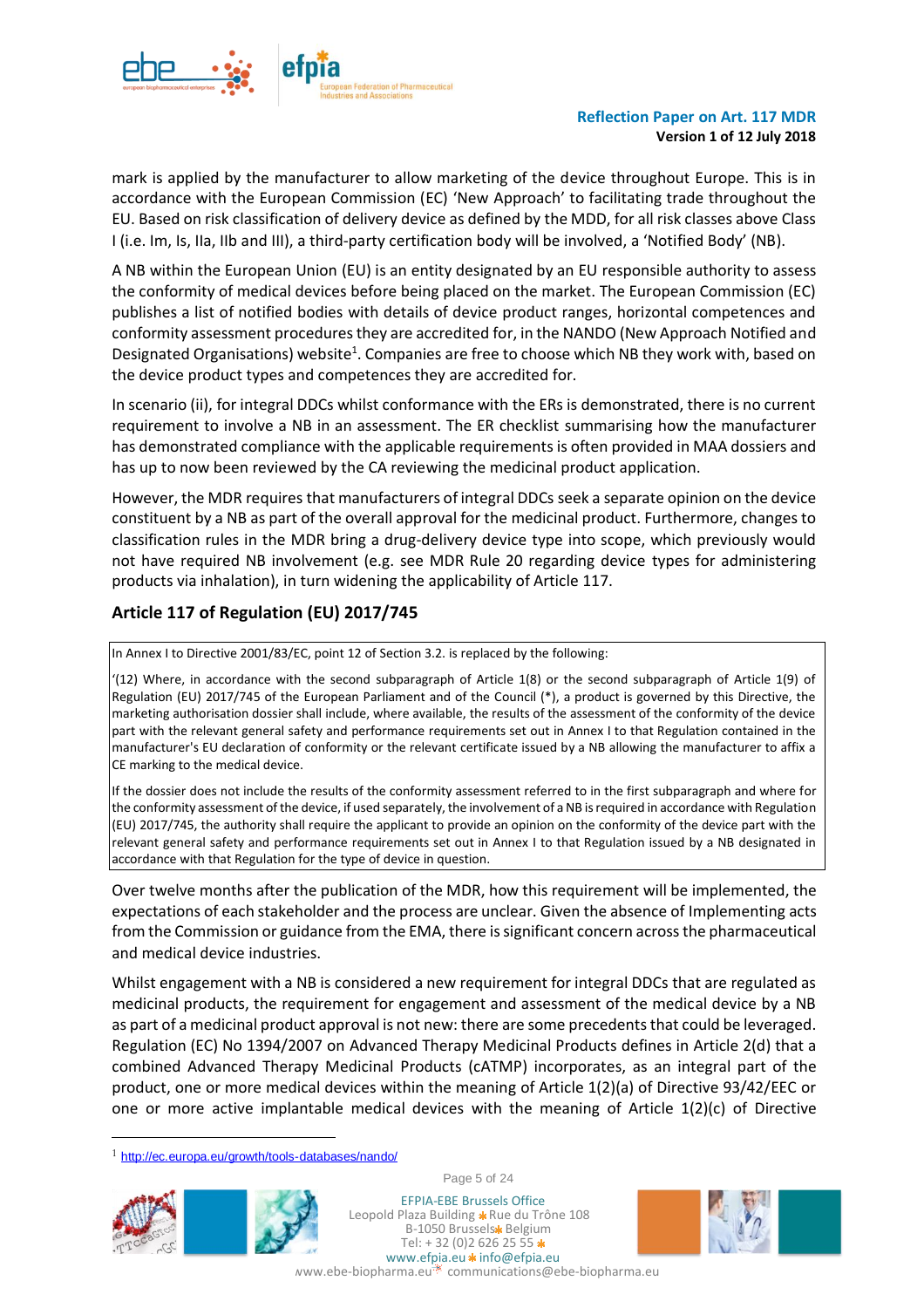

90/385/EEC. In order to ensure an appropriate level of quality and safety, those devices should meet the essential requirements laid down in the relevant Directives. A NB for medical devices may be or may have been involved in the assessment of the medical device part of a combined ATMP (cATMP). In response to this requirement EMA issued the following guidance: "*Procedural advice on the evaluation of combined advanced therapy medicinal products and the consultation of Notified Bodies in accordance with Article 9 of Regulation (EC) No 1394/2007"<sup>2</sup> .*

# <span id="page-5-0"></span>**2.2 Suggested process for NB Opinion of integral DDCs**

The above mentioned EMA guidance for procedural advice on the evaluation of cATMPs, which was adopted and published in 2011, was developed following collaboration between the Committee for Advanced Therapies (CAT) of the EMA, Notified Bodies Operations Group (NBOG) i.e. Member States Designating Competent Authorities for Notified Bodies, TEAM-NB (The European Association for Medical devices of Notified Bodies), and the EC.

This cATMP procedure is considered a useful and strong basis for consideration of a working process for obtaining a NB opinion for integral DDC products going forward.

Annex I of this reflection paper considers the current cATMP procedural guidance in more detail and outlines where industry considers the different sections applicable to the requirements introduced by Article 117 of the MDR, with further suggestions for enhancements to that existing procedure, mainly relating to the NB consultation for integral DDCs.

<sup>2</sup>Procedural advice on the evaluation of combined advanced therapy medicinal products and the consultation of Notified Bodies [in accordance with Article 9 of Regulation \(EC\) No.1394/2007](http://www.ema.europa.eu/docs/en_GB/document_library/Regulatory_and_procedural_guideline/2011/03/WC500102598.pdf)



l



Page 6 of 24

EFPIA-EBE Brussels Office Leopold Plaza Building \* Rue du Trône 108 B-1050 Brussels\* Belgium Tel:  $+32(0)26262555*$ www.efpia.eu  $\star$  info@efpia.eu

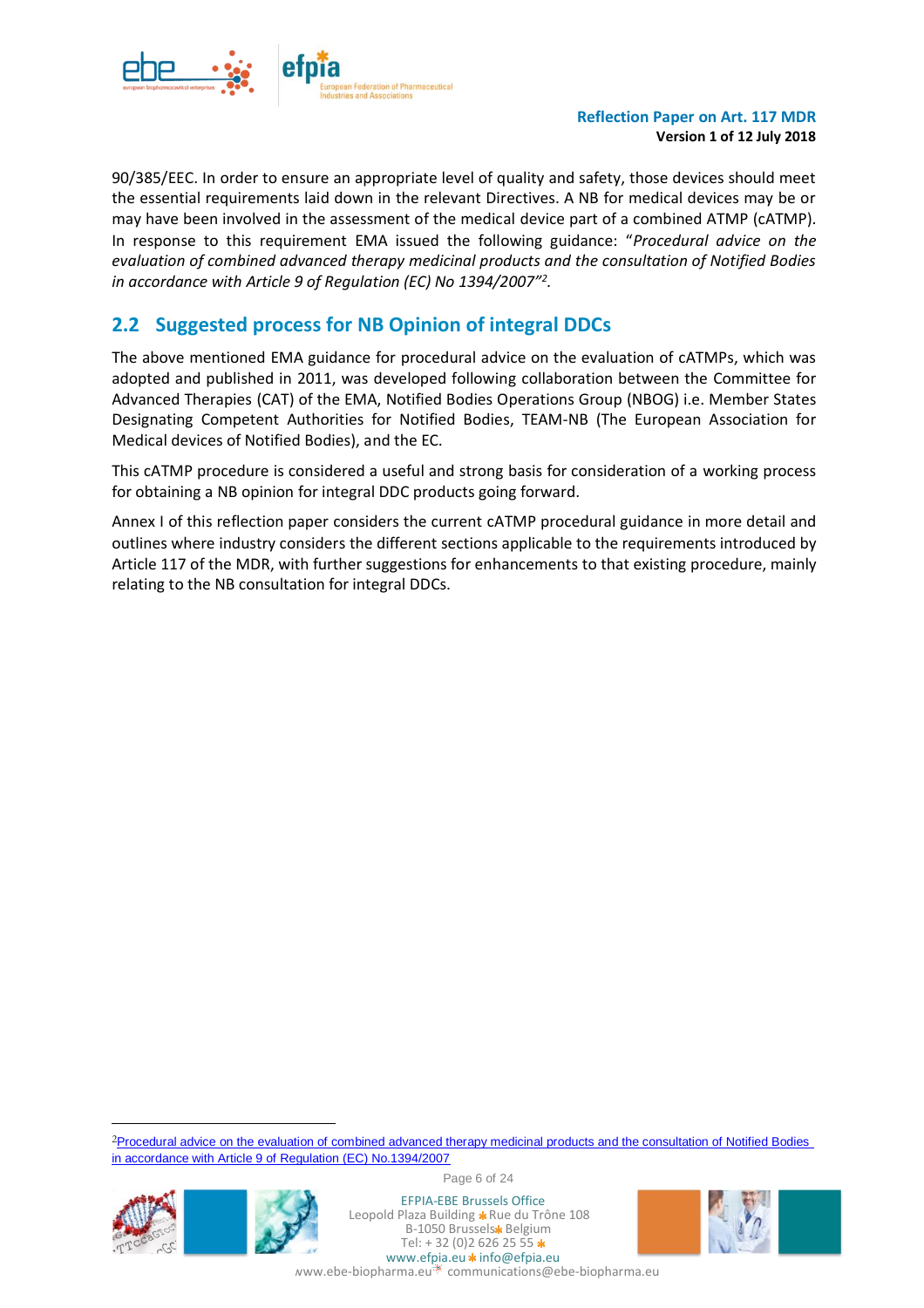

[Figure 1](#page-7-0) in conjunction with the text below outlines a proposal for a process to meet the requirements of Article 117 and to include a NB opinion within the process for MAA review and approval of integral drug-device combinations.

The salient points of the industry proposal (see Annex I of this reflection paper) are summarised here:

• Whilst applicants are encouraged to perform sequential reviews and provide results of the NB opinion within the MAA itself, the procedure does allow for submission of the NB opinion after initiation of the MAA assessment. This flexibility for a parallel review may be important when finalisation of the DDC product design is close to submission date, as it is less likely to add to, or lengthen the overall timeline for review and approval of the MAA resulting in delays in important medicines getting to market.

Managing a sequential review could on the other hand prevent an effective NB opinion process due to an incomplete data package or inclusion of data from a non-final device being reviewed by the NB. The applicant would need to make the case this is still considered representative of the final, commercial presentation. If the NB does not agree with this position, it could result in delays. Therefore, a parallel review could provide flexibility and enable a review of a more comprehensive package without adding overall time to the MAA review and approval of the medicinal product application.

- Suggestions are made for documentation to be provided (although industry envisioned that specific guidance could be developed and made available by EMA in the future). Further clarification of the remit between CA and NB assessments would be helpful to ensure complementary review and minimise duplication of resource efforts.
- Utilisation of prior knowledge is important and when the DDC incorporates a platform-based device constituent that is used across multiple medicinal products, and that has been previously assessed by the NB, inclusion of this assessment along with specific compatibility aspects for the new medicinal product would be required in the MAA.
- A significant concern of industry is that if the device information resides solely within Module 3.2.R of the MAA dossier, this has potential challenges from a dossier lifecycle maintenance perspective. Industry acknowledges that sufficient information to allow the MAA assessor to understand the device and to assess the medicinal product should be contained within the MAA itself, e.g. critical delivery characteristics of the device constituent, suitability of the device with respect to product compatibility and performance must be included in Section 3.2.P.2.4. of the MAA dossier, along with sufficient information relating to device component control, materials and compliance that should be incorporated into Section 3.2.P.7. of the MAA dossier. It is further acknowledged that potential processes, roles or system required for handling the device information between the CA and NB are not clear, in the scenario of device assessment occurring in parallel. In this scenario, evidence that the separate NB assessment has been initiated could be included in MAA to achieve successful validation of the dossier.

In absence of a procedure, industry proposes that for a parallel review, the NB opinion would ideally be available by Day 80 and the latest by Day 120 (or equivalent, for a decentralised review).

• The majority of device information would not reside in the MAA and therefore not be maintained as part of the MAA dossier maintenance. When the device incurs changes, subsequent management of the device information would be separate, and, based upon the nature of the change, potentially subject to further NB assessment and a separate notification or update to the CA.



Page 7 of 24

EFPIA-EBE Brussels Office Leopold Plaza Building \* Rue du Trône 108 B-1050 Brussels\* Belgium Tel:  $+32(0)26262555*$ www.efpia.eu \* info@efpia.eu ww.ebe-biopharma.eu communications@ebe-biopharma.eu

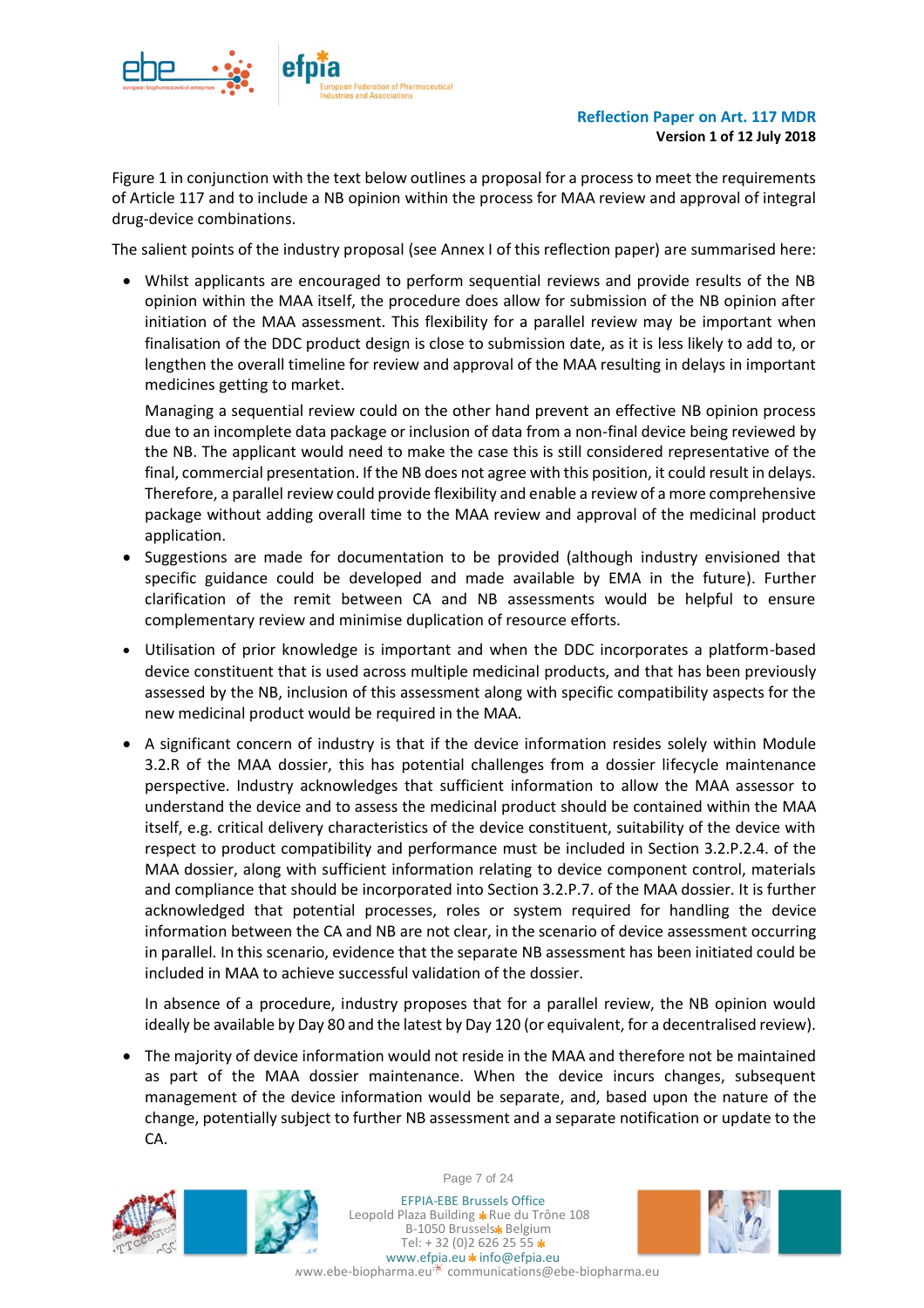

- Enhancements to the current process in relation to communication are recommended, suggesting that the applicant will be made aware of all communications between the EMA, national CAs and NBs.
- The importance of good relationships and contractual agreements with third party suppliers or manufacturers of devices or device components is stressed. Making available necessary information which the applicant is not necessarily the holder of, but is potentially reliant on for approval, to either the applicant or NB as requested, as well as assessing the impact of device changes on the overall integral DDC is key.

<span id="page-7-0"></span>Successful adaptation and adoption of this process proposal would be a useful topic for discussion at a future workshop involving EMA, NBs, industry representatives and other relevant stakeholders, as previously suggested in the EBE reflection paper on medicinal product incorporating a drug delivery device component issued in January 2018<sup>3</sup>.

3 [EBE reflection paper on medicinal product incorporating a drug delivery device component, January 2018](https://www.ebe-biopharma.eu/publication/ebe-reflection-paper-on-medicinal-product-incorporating-a-drug-delivery-device-component-an-industry-perspective-on-the-eu-marketing-application-technical-requirements-regulatory-review-process-an/)



 $\overline{a}$ 



Page 8 of 24

EFPIA-EBE Brussels Office Leopold Plaza Building \* Rue du Trône 108 B-1050 Brussels\* Belgium Tel:  $+32(0)26262555*$ www.efpia.eu \* info@efpia.eu

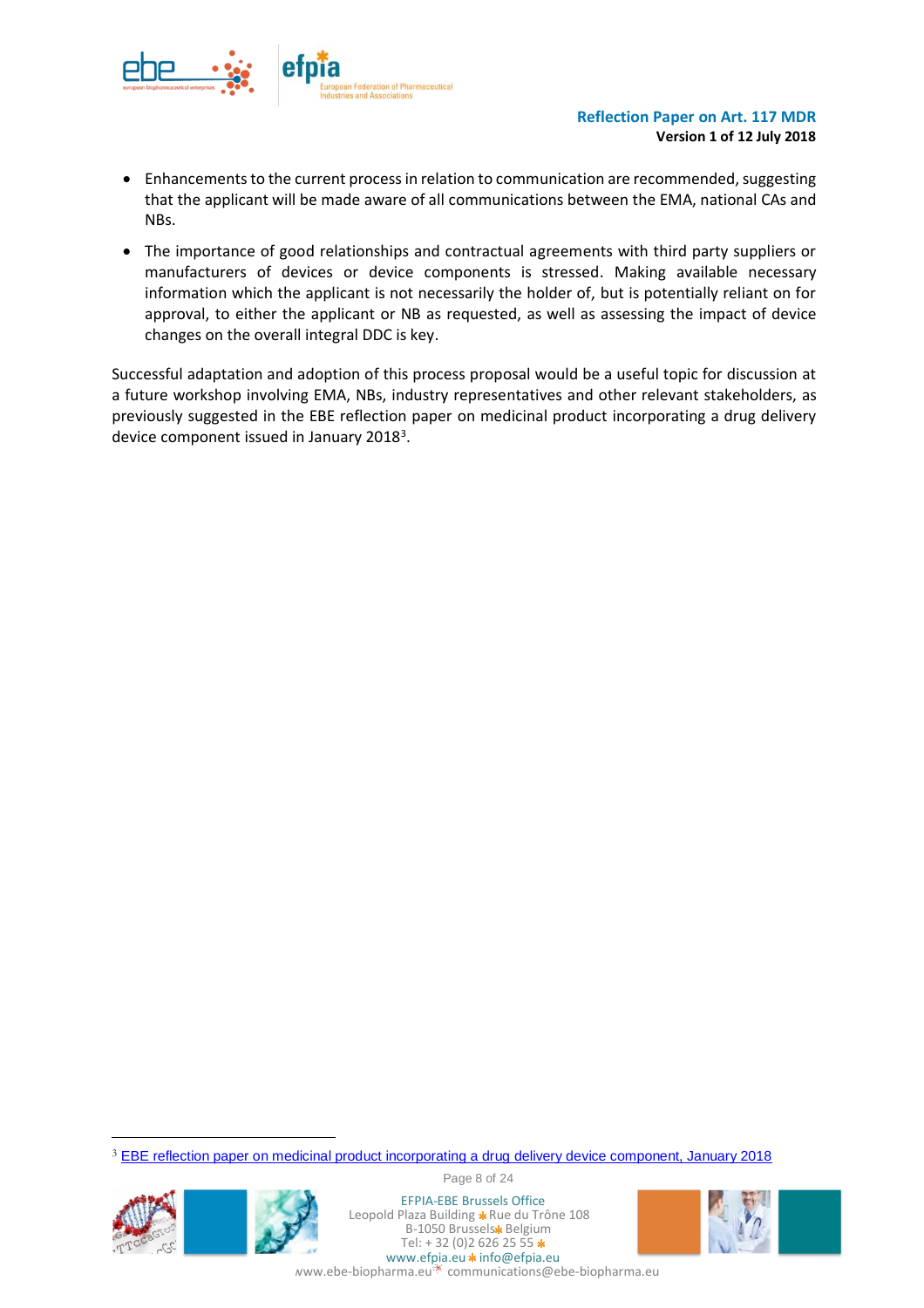

#### **Figure 1- Process proposal to meet requirements of Article 117 and inclusion of a NB opinion within the MAA review and approval of integral drug-device combinations**



## <span id="page-8-0"></span>**2.3 Implementing Article 117 of the MDR**

Based on Article 117, paragraph (1), the MAH is still required to provide an EC (European Conformity) certificate issued by a NB or a manufacturer's declaration of conformity, where applicable depending on device classification, allowing the manufacturer to affix a CE mark to the medical device. However, this only applies when the medical device is eligible to be CE marked (i.e. a stand-alone medical device). In the absence of this conformity assessment, (applicable to most integral DDC products), paragraph (2) requires the MAH to involve a NB to provide an opinion on the conformity of the device constituent part in relation to the relevant general safety and performance requirements set out in Annex I.

Clarification is also required as to products within the scope of Article 117. Certainly, when the drugdelivery device combination incorporates a Class I device which is non-sterile, non-measuring, or nonreusable surgical; as a standalone (i.e. separately used) device it would ordinarily not require a NB assessment to CE mark. Therefore, a device constituent that as a standalone device would not require a NB assessment, should not fall under the requirement of a NB opinion if it is contained within an integral DDC. It is acknowledged that some container closure systems may be used for delivery of





EFPIA-EBE Brussels Office Leopold Plaza Building \* Rue du Trône 108 B-1050 Brussels\* Belgium Tel:  $+32(0)26262555$ \* www.efpia.eu \* info@efpia.eu



ww.ebe-biopharma.eu<sup>\*\*</sup> communications@ebe-biopharma.eu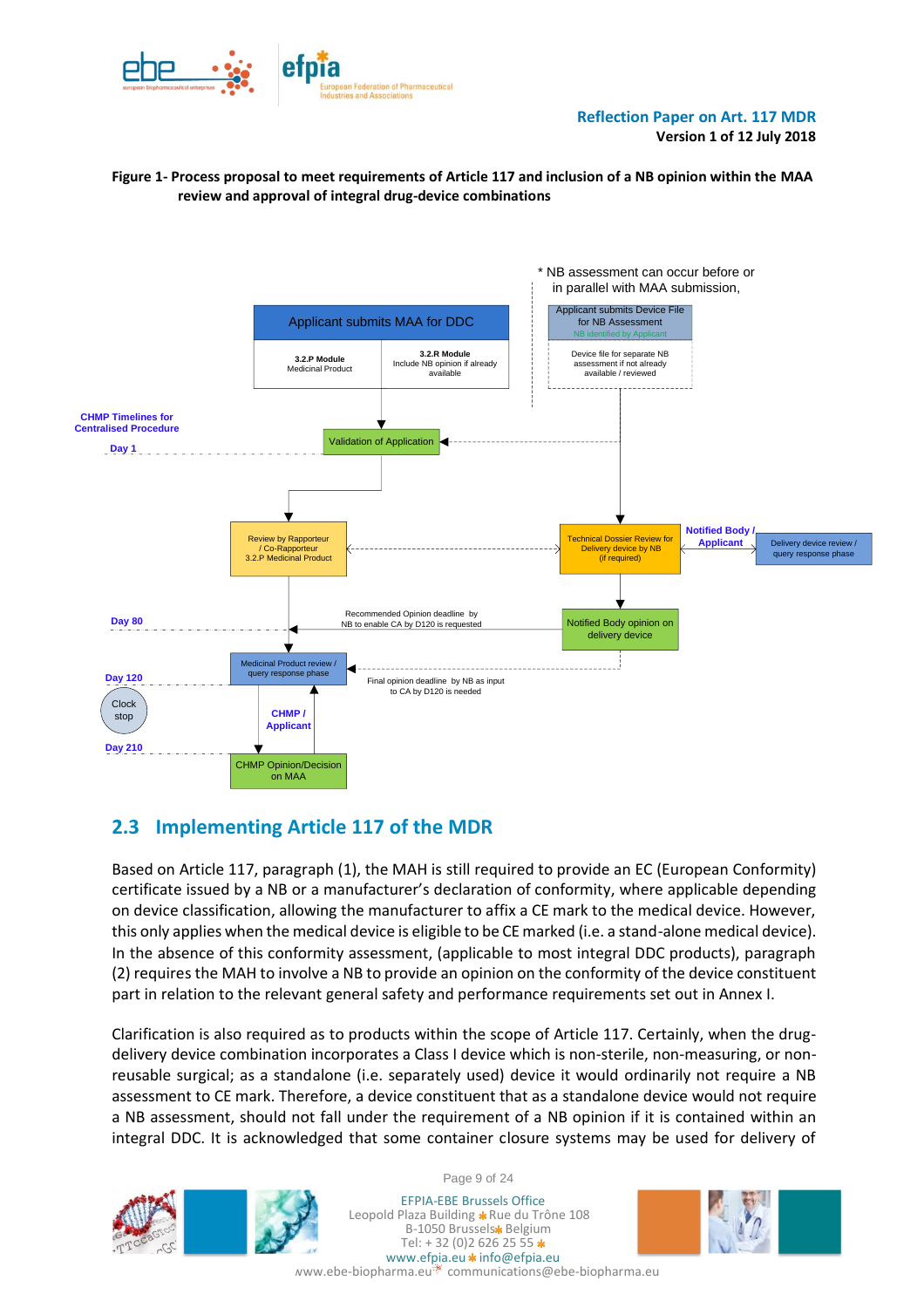

medicinal products; from a pharmaceutical perspective, they would not traditionally be considered a medical device nor do they carry a CE mark. Rather it could be more appropriate if they would continue to be considered as container closures and managed as such, e.g. eye drop containers. For such cases, it is suggested that the EMA QWP/BWP guidance currently in development could outline relevant expectations for these product types.

Finally, Article 117 is not descriptive as to the stage of product development the requirements apply. In the absence of clarity, we consider a NB opinion is not needed before initiation of clinical studies using integral DDCs. Confirmation of the General Safety and Performance requirements (GSPRs) set out in Annex I of the MDR that are relevant to the phase of development and the clinical study, may be a useful risk mitigation measure and a statement included in the clinical submission itself to support approval would be appropriate. The remit of Article 117 should not be an applied requirement during the clinical phase, but applicable to registration and post-approval submission stages.

#### <span id="page-9-0"></span>**2.3.1 Well-established delivery technologies**

For integral products that are using well-established delivery technologies such as prefilled syringes (incorporating a staked needle), spring powered prefilled pens, metered dose inhalers, a NB opinion would need to be sought with each medicinal product approval. The recommendation is that prior knowledge of current market products can, and should be utilised, in addition to a single NB opinion being leveraged across different medicinal products, if appropriate, based on similarity of delivery device, to minimise the burden. Certainly, in the latter scenario of using a single NB opinion across a range of products, the scope of the NB review could be defined so that it would appropriately facilitate that. If the risk-profile significantly changes (for example, based on a new medicinal product or specific user population), then further consultation with the NB should be sought as the applicability of the previous assessment in relation to the new marketing authorisation for the alternative medicinal product cannot be assumed. This would be a topic for discussion at a future workshop between Regulators, NBs and industry.

When the DDC incorporates a platform-based device constituent that has been previously assessed by a NB, and it is being used for the same indication and user population, there should be no need to further consult a NB for this specific device constituent in the new DDC. The previous assessment and opinion, along with specific compatibility aspects for the new medicinal product should be all that is required for the MAA. However this proposal in itself raises further questions and challenges as to how, in reality, a medical device platform assessment could be used across different companies for different DDCs. As a result, if no path forward is defined, we foresee this leading to multiple NBs looking at the same device technology and potentially coming to different conclusions and positions.

Industry is aware that SwissMedic, although still working under the MDD, has already adopted the MDR approach. Based on an announcement made in July 2017<sup>4</sup>, SwissMedic has implemented for integral or non-integral innovative and complex combination products, the requirement for an additional expert report. This could take the form, for example, of a report by a conformity assessment body (e.g. for integral combination products without CE marking) or some other type of expert opinion and/or the corresponding Assessment Report of an EU drug regulatory authority. In addition to satisfying the requirements of Annex I and demonstrating that the medical device constituent is suitable for the specific medicinal product (e.g. dosing accuracy, compatibility etc.). The requirement to provide a NB opinion would appear to be a risk-based approach: MAAs would

<sup>4</sup> [SwissMedic announcement July 2017: Requirements and information relating to combination products \(medicinal products](https://www.swissmedic.ch/swissmedic/en/home/news/mitteilungen/anforderungen-und-angaben-zu-kombinationsprodukten-arzneimittel-mit-einer-medizinproduktkomponente-im-formular-gesuch-zulassung-aenderung-fuer-humanarzneimittel.html)  [with a medical device component\) in the form Application for authorisation / variation, human medicinal products](https://www.swissmedic.ch/swissmedic/en/home/news/mitteilungen/anforderungen-und-angaben-zu-kombinationsprodukten-arzneimittel-mit-einer-medizinproduktkomponente-im-formular-gesuch-zulassung-aenderung-fuer-humanarzneimittel.html)



l



Page 10 of 24

EFPIA-EBE Brussels Office Leopold Plaza Building \* Rue du Trône 108 B-1050 Brussels\* Belgium Tel:  $+32(0)26262555$ \* www.efpia.eu \* info@efpia.eu

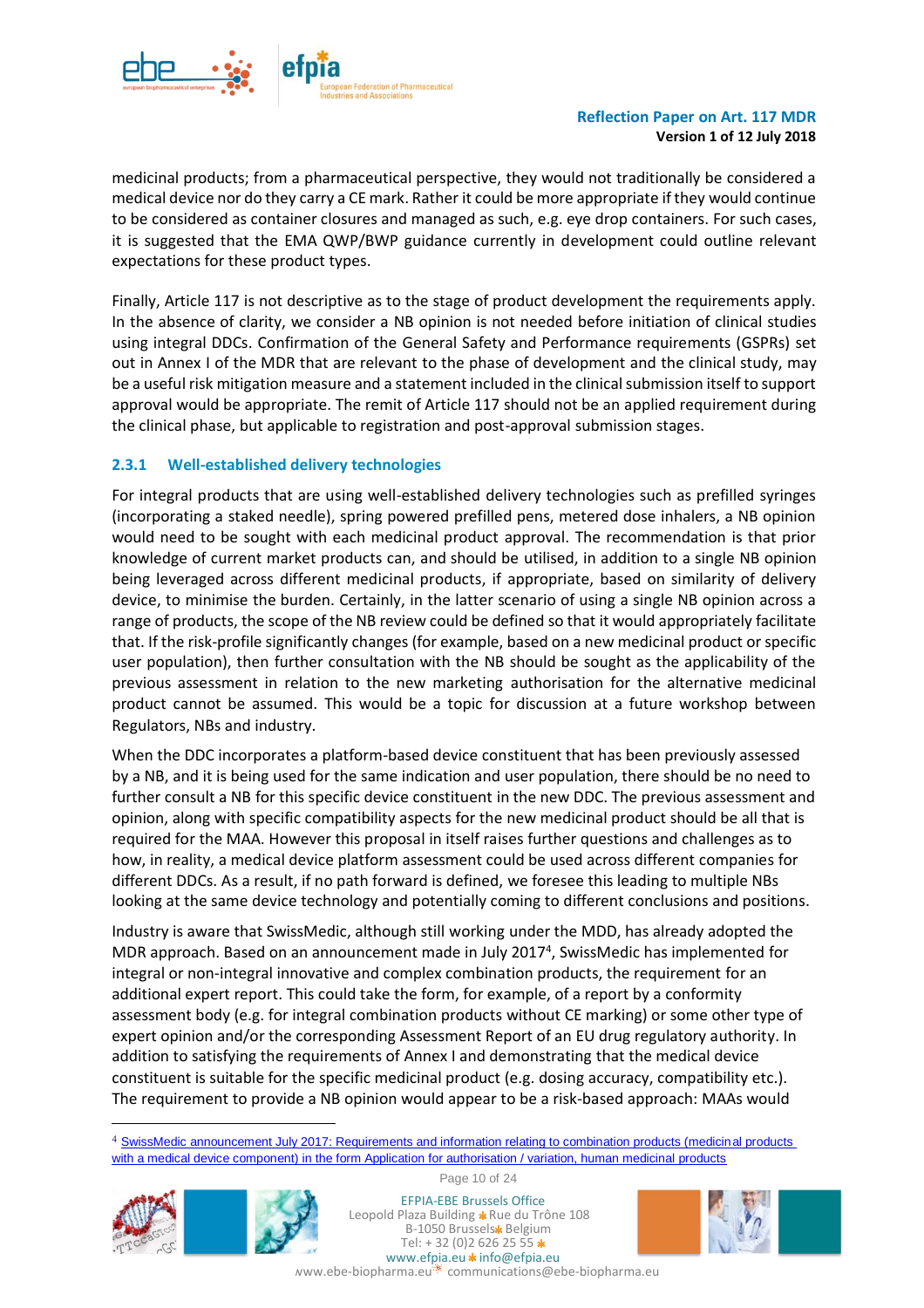

only need to include this expert report (NB opinion) for innovative and complex integral DDCs (e.g. electronically controlled injector, chip in a tablet for monitoring patient compliance), but not necessarily for all integral products. This seems a pragmatic approach to meeting the requirements and industry strongly suggests that similar approach be implemented across all EU Member States when applying Article 117. Suggestions of how this could be put into practice are put forward in Section 2.2 [Suggested process for NB Opinion of integral DDCs](#page-5-0) of this reflection paper and below*.* 

Importantly, the EC MEDDEV 2.1/3 guidance on CA assessment of ancillary medicinal substances incorporated into medical devices also recognises that risk-based flexibility of data requirements is appropriate, and specifically states the following:

#### *C.3 Documentation to be provided by the NB to the Competent Authority*

*Because of the wide range of medical devices which incorporate, as an integral part, an ancillary medicinal substance or an ancillary human blood derivative, a flexible approach to the data requirements is necessary. Nevertheless, the information should be based in principle, to the extent relevant, on Annex I to Directive 2001/83/EC, as amended.*

It is envisaged that, where well-known medicinal substances for established purposes are the subject of the consultation, all *aspects of safety and usefulness may not be required and many of the headings will be addressed by reference to literature, including standard textbooks, experience and other information generally available. Nonetheless all headings should be addressed; either with relevant data or justification for absence of data. The latter may be based on the manufacturer's risk assessment.*

*For new active substances and for known substances in a non-established purpose, comprehensive data is required to address the requirements of Annex I to Directive 2001/83/EC. The evaluation of such active substances would be performed in accordance with the principles of evaluation of new active substances.*

It is proposed that the EMA or the EC take the intent of these statements into account when providing further implementation guidance regarding Article 117. Some integral DDCs that incorporate wellestablished delivery technologies i.e. prefilled syringe systems with or without enhanced safety features, could utilise a risk-based approach informed by prior knowledge as well as literature, or consideration of safety databases to support and demonstrate compliance with the requirements. As illustrated in [Figure 2](#page-11-1) below, those products considered a low risk by the applicant based on safety, performance and therapeutic treatment of the combination product as a whole should not necessarily be required to undergo a NB opinion, although evidence of conformance to Annex I as part of the MAA could be provided. The device component would potentially not be subjected to repeat NB assessments unless the risk of the overall DDC product was considered by the CA to warrant such a NB assessment.

It is requested that this be addressed in the EMA QWP/BWP guidance, and that agreement on the level of NB opinion required could be sought between the applicant and EMA or CA as part of a presubmission meeting or scientific advice during development of the medicinal product, with integral DDCs with high user risks that are utilising novel or complex technologies being required to undergo a detailed NB opinion.

If however from a legal perspective the pragmatic approach of SwissMedic is not possible in the EU, and Article 117 requires a NB opinion for all integral devices, including simple pre-filled syringes with staked needle, then there could possibly be a two-tier level of NB opinions e.g. a high level review or opinion when using established devices and platform technologies, and a more detailed review of devices utilising more novel or more complex and advanced technologies.





Page 11 of 24

EFPIA-EBE Brussels Office Leopold Plaza Building \* Rue du Trône 108 B-1050 Brussels\* Belgium Tel:  $+32(0)26262555*$ www.efpia.eu \* info@efpia.eu

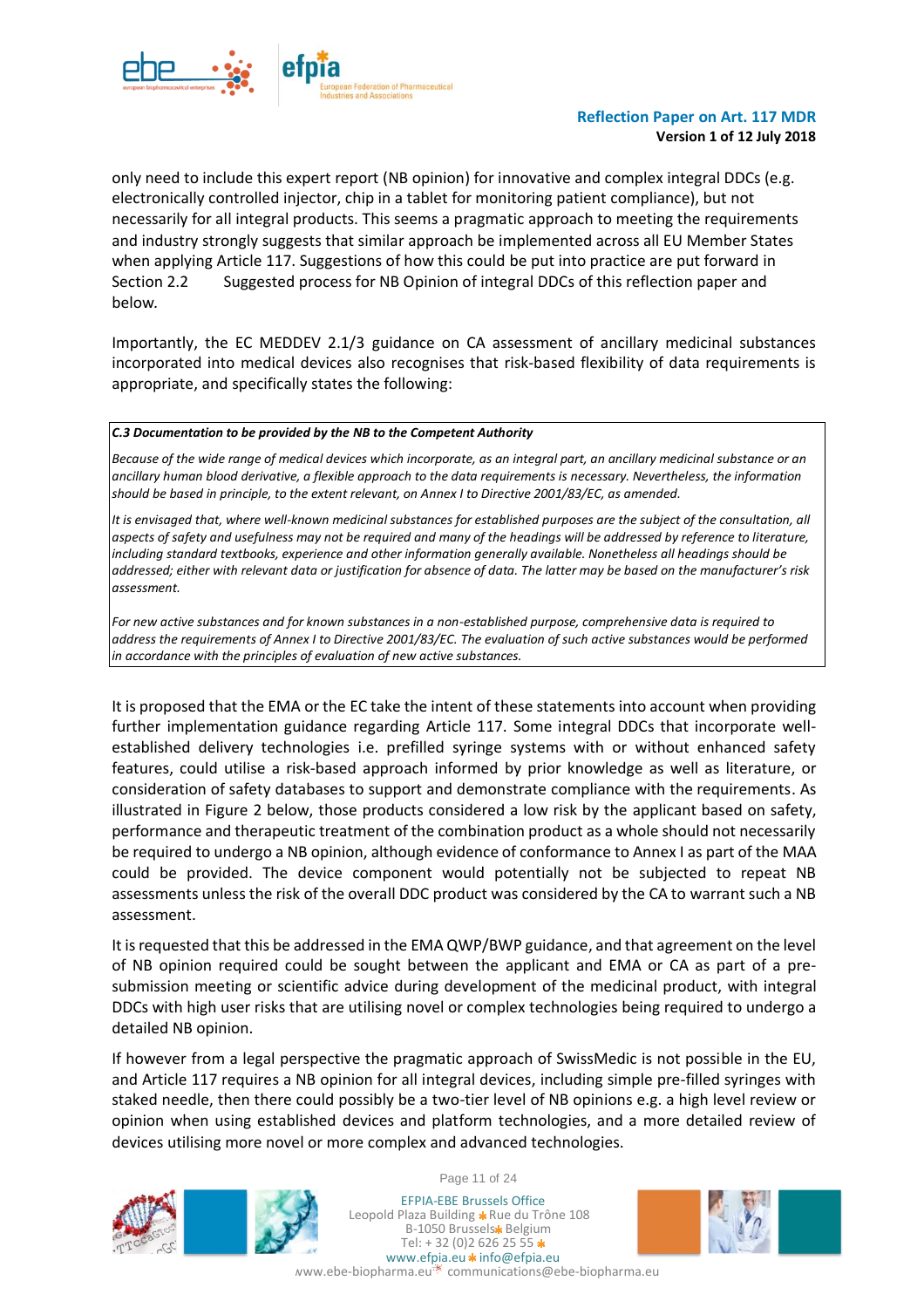

#### <span id="page-11-1"></span>**Figure 2 - Recommended Risk-Profile Matrix for considering when a NB Opinion is required for a defined drug-device combination**



# **Established Delivery Technology**

PFS – prefilled syringe; AI – autoinjector; OBI = on-body injector

### <span id="page-11-0"></span>**2.3.2 Consideration for Marketed or Approved Products**

The expectations for integral DDCs that are already on the market or approved as medicinal products need clarification. Whilst it is recognised that for a medical device, under the provisions of the MDR, the manufacturer needs to retain 'state-of-the-art' status and ensure the latest regulations, standards or guidelines are being met, there is typically not the same expectation for approved medicinal products to retrospectively apply new legislation and guidelines as they become available.

The recommendation for integral DDCs would be similar to the approach for medicinal products: for DDCs that will have met the MDD and Annex I Essential Requirements, application of Article 117 should not be retroactively applied and there is no expectation that a NB opinion is retrospectively sought





Page 12 of 24

EFPIA-EBE Brussels Office Leopold Plaza Building \* Rue du Trône 108 B-1050 Brussels\* Belgium Tel:  $+32(0)26262555*$ www.efpia.eu \* info@efpia.eu

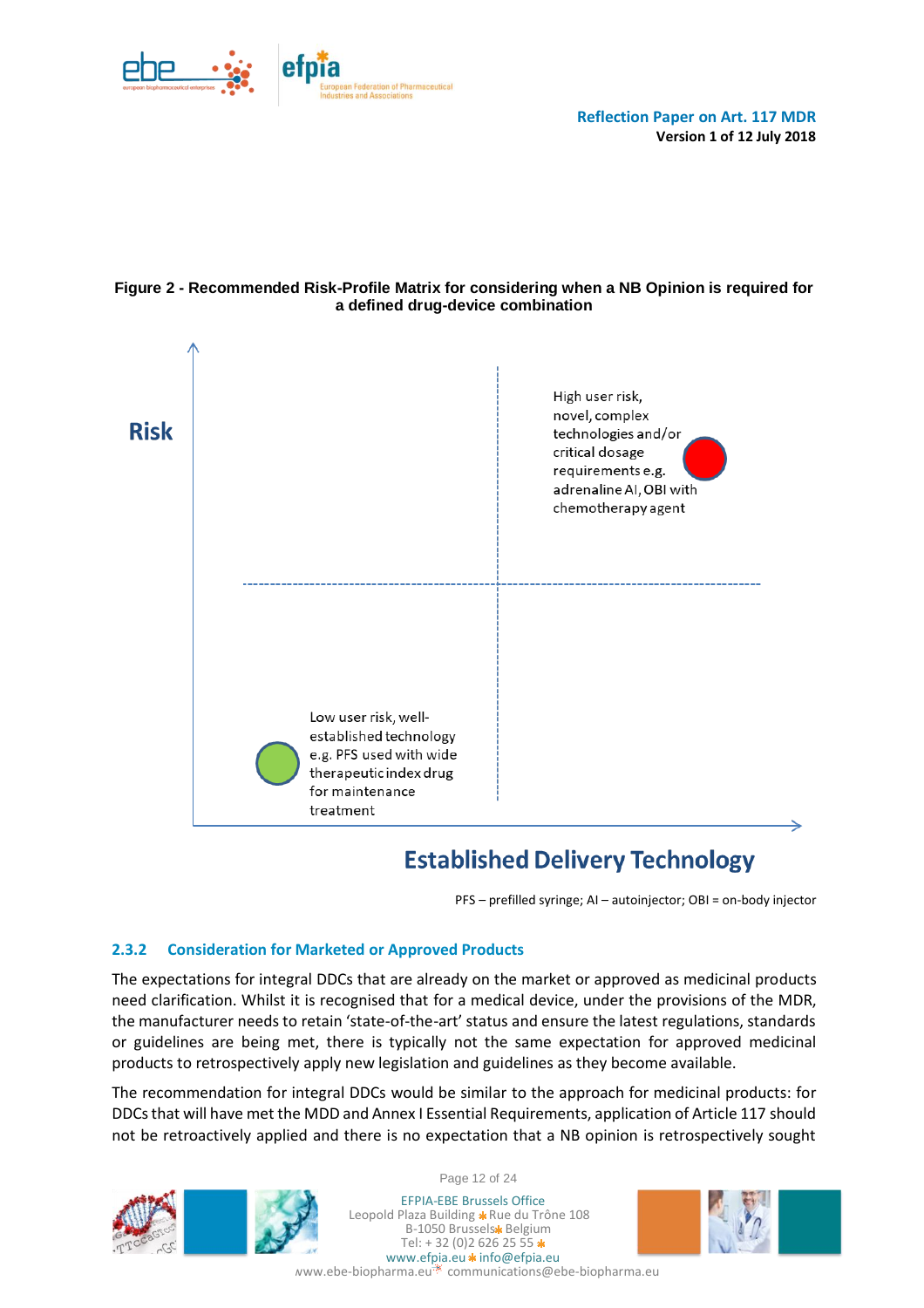

ahead of May 2020 for on-market products.

Furthermore, Article 117 does not specifically address lifecycle and change management aspects, and when, based on product changes, a NB opinion would be necessary. Therefore, we propose that, when an integral DDC product undergoes a substantial change, specifically to the device constituent of the DDC, per the NBOG Guidance for Reporting Changes to a NB, the manufacturer would need to comply with the MDR requirements. It is also proposed that the NB opinion would only be required where a change is made to the device component or to aspects of the product or validated process that might impact performance, and hence a variation to the registered MAA for the integral DDC product would be required. Industry feels this approach is acceptable since there will be no change to the risk to patients in regard to marketed products as the overall safety or quality of the product has not changed. This would be a sustainable position moving forward, especially considering the increased burden to NBs if all marketed DDCs would require a NB opinion.

## <span id="page-12-0"></span>**2.4. Role and Responsibilities of Key Stakeholders**

The challenges of bringing together two different regulatory systems are widely acknowledged. It is useful to clarify the current differences in approach between medicinal product and medical device legislations and roles of CA assessors for the authorisation of medicinal products, compared to the role of NBs in conformity assessment procedures for medical devices.

• For medicinal product marketing authorisations under the Directive 2001/83/EC, different routes may be used depending on the nature of the medicinal product: mutual recognition of national authorisations and decentralised procedure where the CAs of each Member State approve the product in their country, or the centralised procedure where a single marketing authorisation following the scientific assessment of the MAA dossier by the EMA is granted by the EC and valid throughout the EU and EEA.

In each case, the Common Technical Document (CTD) format is followed and supported by EMA and ICH scientific and regulatory guidelines, including ICH Q9 Quality Risk Management and ICH Q8 Pharmaceutical Development; CA assessors review and issue a marketing authorisation for each individual product, based on a benefit/risk assessment of documented information on quality, safety and efficacy. Inspection of manufacturing facilities is usually performed independently of MAA procedures unless a new manufacturing site is proposed in the application. Applicable quality management systems are current Good Manufacturing Practice (cGMP) and ICH Q10, Pharmaceutical Quality System requirements.

• For medical devices, governed by the MDD, CE marking of medical devices, developed under the EC 'New Approach', allows market access throughout the EU/EEA following application of a CE mark by the manufacturer. A manufacturer of lower risk devices (Class I non-sterile, non-measuring devices) conducts a conformity assessment, makes a Declaration of Conformity themselves, places the CE mark on the product and in some cases, they may need to notify the Member State CA within their country, when placing the product on that market. For higher risk devices (Class Is, Im, IIa, IIb and III), NBs are required to verify the conformity assessment. There are a number of different conformity assessment routes available<sup>5</sup>, depending on risk classification and a manufacturer is free to choose the specific NB they wish to engage with, provided they are notified for the device type and conformity assessment procedure in question.

<sup>5</sup> MEDDEV 2.4.1/Rev9 Guidelines relating to [the application of the Council directive 93/42/EEC on Medical Devices](http://ec.europa.eu/DocsRoom/documents/10337/attachments/1/translations)



 $\overline{a}$ 

Page 13 of 24

EFPIA-EBE Brussels Office Leopold Plaza Building \* Rue du Trône 108 B-1050 Brussels\* Belgium Tel:  $+32(0)26262555$ \* www.efpia.eu \* info@efpia.eu

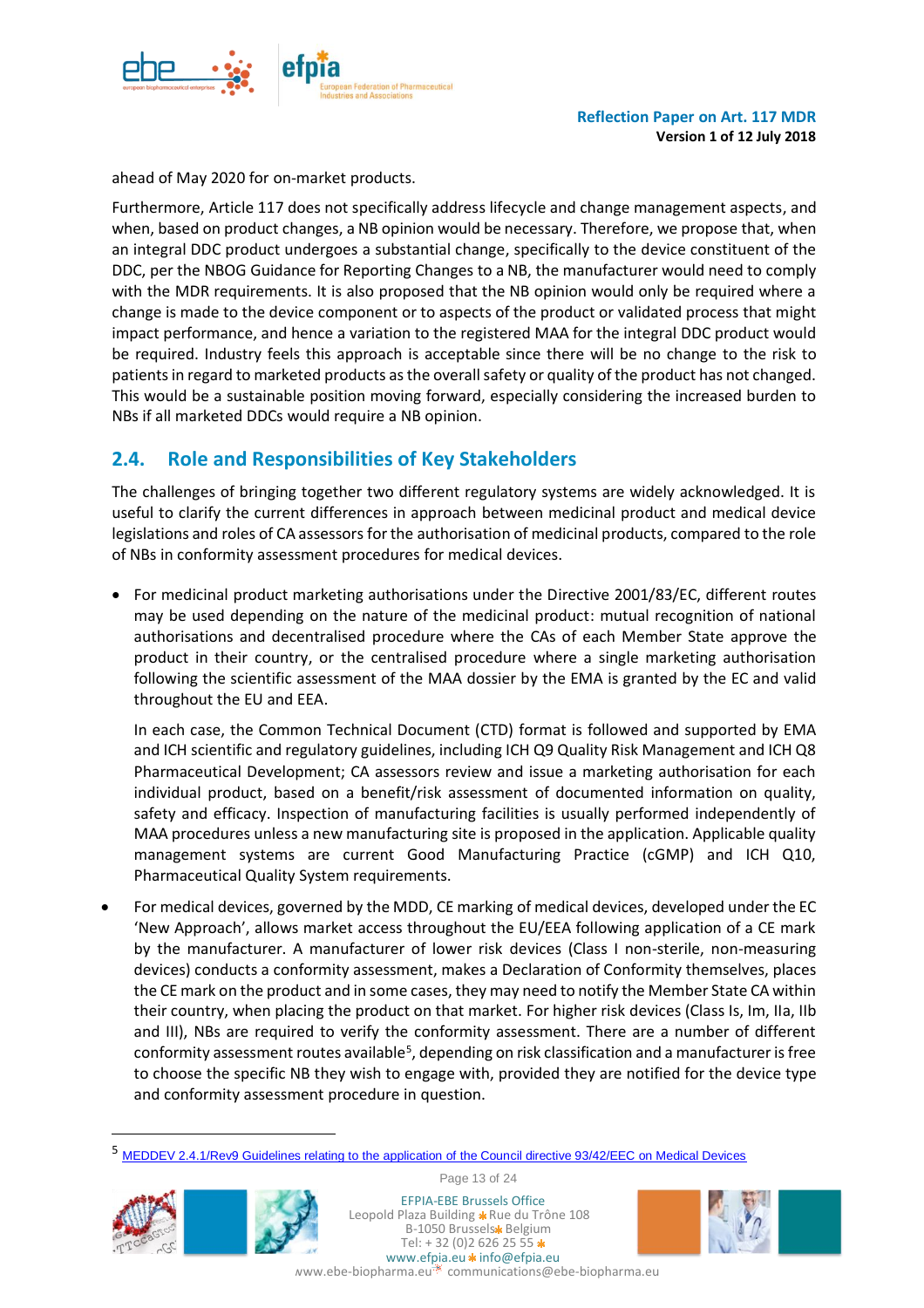

• The NB opinion is an industry fee-for-service provision and integrally linked to the audit of the quality management system, usually ISO 13485 which includes additional responsibilities compared to cGMP for medicinal products. And, based on the risk classification of the device, a manufacturer requires formal certification. Only manufacturers of Class I devices that are non-sterile or have a non-measuring function do not require a quality management system.

Regarding the remit of Article 117 for integral DDCs, questions arose around what exactly a NB opinion would constitute, and whether it should encompass a full conformity assessment akin to current requirements for a medical device being CE marked, and thus include a review of the quality system. However, the industry's current interpretation of Article 117 suggests that only conformity of the device constituent with the relevant general safety and performance requirements as defined in Annex I of the MDR is being requested and that it does not extend to a review of the quality management system, nor does it explicitly request that certification to ISO 13485 (or similar) is required by manufacturers of integral DDCs. It is recommended that manufacturers are not mandated to obtain certification to ISO 13485 by NBs, but that they could continue to leverage the GMP quality system for medicinal products when manufacturing integral DDCs, and depending on the specific type of device, it could be complemented with relevant new documented procedures, e.g. when a device containing software is being developed.

Confirmation is requested that demonstrating conformance with Annex I and the General Safety and Performance Requirements (GSPRs) remains the defined scope of Article 117. Furthermore, confirmation is sought that manufacturers may choose to leverage their quality management systems already governing the medicinal product. However, if they choose to adopt elements of the medical device requirements of ISO 13485 into their quality management system, which is common when working towards global development for integral DDCs, they can continue to do so without the need for obtaining certification to these ISO 13485 requirements as part of the NB opinion, as would be required for demonstrating the conformity assessment for a CE marked device according to the regulations.

### <span id="page-13-0"></span>**2.4.1 Current interactions between NB, Manufacturers and CAs or EMA for integral device-drug combinations**

Although there is limited experience with the cATMP procedure referred to in Section 2.2 of this reflection paper, there is experience with Notified Bodies consulting medicines CAs or EMA on ancillary medicinal substances or human blood derivatives when they are incorporated into medical devices, i.e. device-drug combination products. These products are regulated under medical deviceslegislation, currently MDD Rule 13 (to be replaced by MDR Rule 14 in May 2020, as stated in Annex VIII of the MDR).

Rule 13 is further supported by detailed guidance in EC MEDDEV 2.1/3 on Borderline products<sup>6</sup>, drugdelivery products and medical devices incorporating, as an integral part, an ancillary medicinal substance or an ancillary human blood derivative medical device with ancillary medicinal substances, as well as EMA procedural guidance (EMA/CHMP/578661/2010)<sup>7</sup>.

These guidance documents outline the remit of the consultation procedure, and that the CA's

<sup>7</sup> [EMA procedural guidance EMA/CHMP/578661/2010](http://www.ema.europa.eu/ema/pages/includes/document/open_document.jsp?webContentId=WC500123441)



 $\overline{a}$ 



Page 14 of 24

EFPIA-EBE Brussels Office Leopold Plaza Building \* Rue du Trône 108 B-1050 Brussels\* Belgium Tel:  $+32(0)26262555*$ www.efpia.eu  $\star$  info@efpia.eu



<sup>6</sup> [MEDDEV 2.1/3 Borderline products, drug-delivery products and medical devices incorporating,as integral part, an ancillary](http://ec.europa.eu/DocsRoom/documents/10328/attachments/1/translations)  [medicinal substance or an ancillary human blood derivative](http://ec.europa.eu/DocsRoom/documents/10328/attachments/1/translations)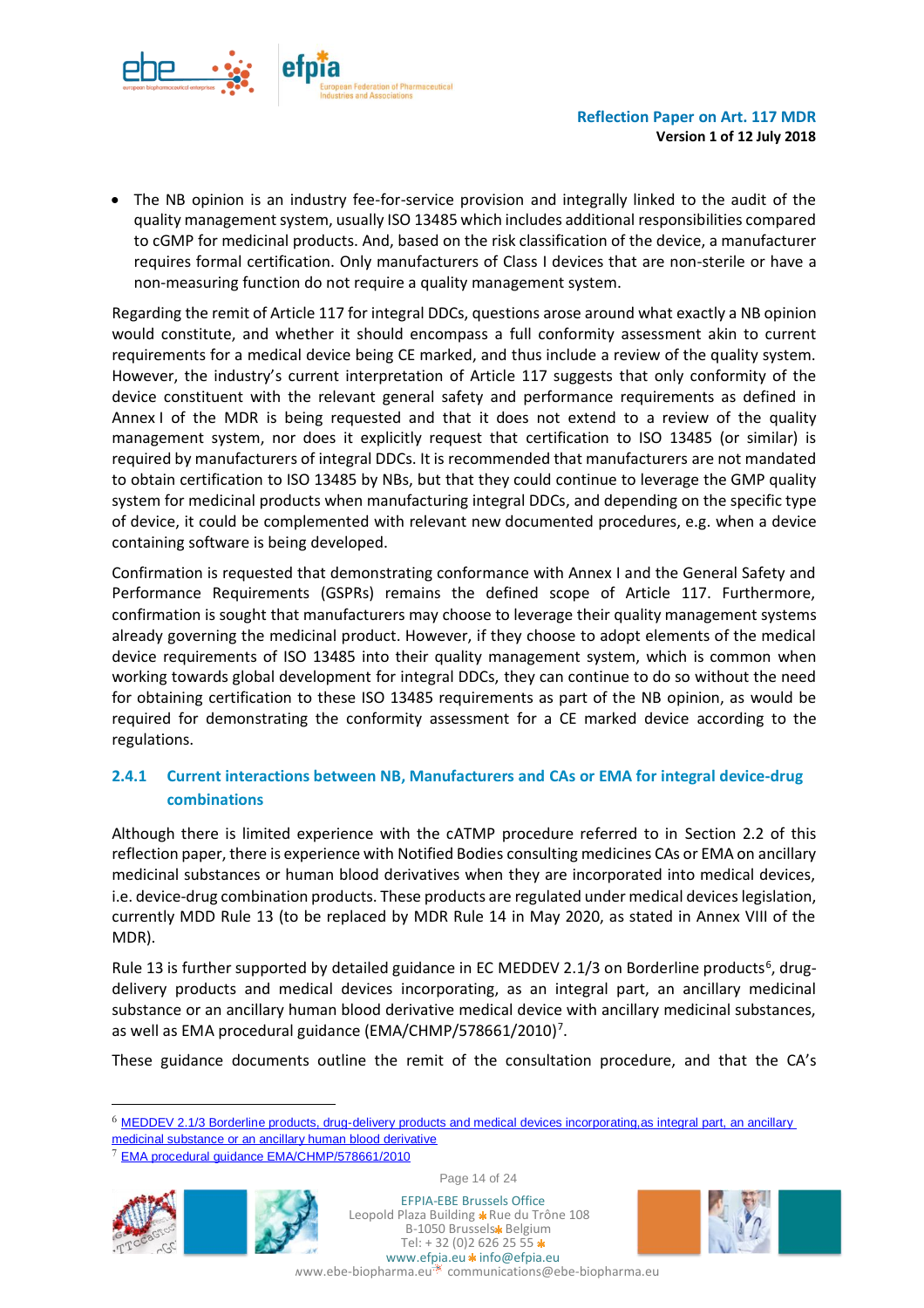

responsibility is to consider the assessment of the

- Medicinal substance itself (analogous to medicinal product expectations)
- Medicinal substance as incorporated into the medical device, with data provided according to eCTD format, but only sections applicable to the medicinal substance aspects of the combination product are to be provided.

Importantly, the EC guidance recognises that risk-based flexibility of data requirements is appropriate (discussed further in Section 2.5). It is recommended that a similar approach is taken to clarify the role of NBs in consultation on device components in a DDC, i.e. the remit of the NB is to consider assessment of the

- Device component constituent parts, taking into account material safety, function, performance and shelf-life, etc
- Device component as incorporated into the final medicinal product (safety and performance when used with the particular drug formulation).

## <span id="page-14-0"></span>**2.5 Technical and Quality Information Requirements**

Within the current regulatory landscape, guidance which covers requirements for the registration of pharmaceuticals, such as ICH M4Q<sup>8</sup>, does not sufficiently address the Module 3 considerations to ensure registration of integral DDC products. In the absence of such key guidance, it is known that location of information related to the device component, as well as specifically what level of details is submitted, is variable across companies. This was highlighted through EBE reflection paper on medicinal product incorporating a drug delivery device component, issued in January 2018.

With the implementation of Article 117, it becomes increasingly more important that the scope of the NB assessment versus that of the CA is well defined, and consideration be given so that the assessments are not unduly duplicative in nature.

With that perspective, the following recommendation for the scope of the NB assessment and the CA is being put forward by EBE and EFPIA. In addition, it is recommended that the NB opinion should comprise a report with defined, mandated sections in order to drive consistency across NB's. This report should be filed to Module 3.2.R as a record of the compliance with Annex I, and including what specific information has been assessed, would be beneficial to the medicines assessors.

#### **NB opinion should be formed based upon the following:**

- Evidence to demonstrate compliance with the applicable or relevant requirements of Annex I General Safety and Performance requirements
- Technical data, where applicable, as documented evidence of the requirements and robust performance of the delivery presentation, and allowing the NB to assess whether or not the device constituent will meet those critical delivery characteristics, e.g.
	- $\circ$  Suitability of the device constituent with the primary container of the medicinal product and device performance is fit for intended purpose
	- o Shelf life of the device constituent
	- $\circ$  Demonstration of appropriate performance over intended product shelf-life/use-period
	- o Usability and no unmitigated risks based on intended use

 $\overline{a}$ 



Page 15 of 24

EFPIA-EBE Brussels Office Leopold Plaza Building \* Rue du Trône 108 B-1050 Brussels\* Belgium Tel:  $+32(0)26262555*$ www.efpia.eu \* info@efpia.eu



**<sup>&</sup>lt;sup>8</sup>[ICH M4Q Guideline](http://www.ich.org/fileadmin/Public_Web_Site/ICH_Products/CTD/M4_R1_Quality/M4Q__R1_.pdf)**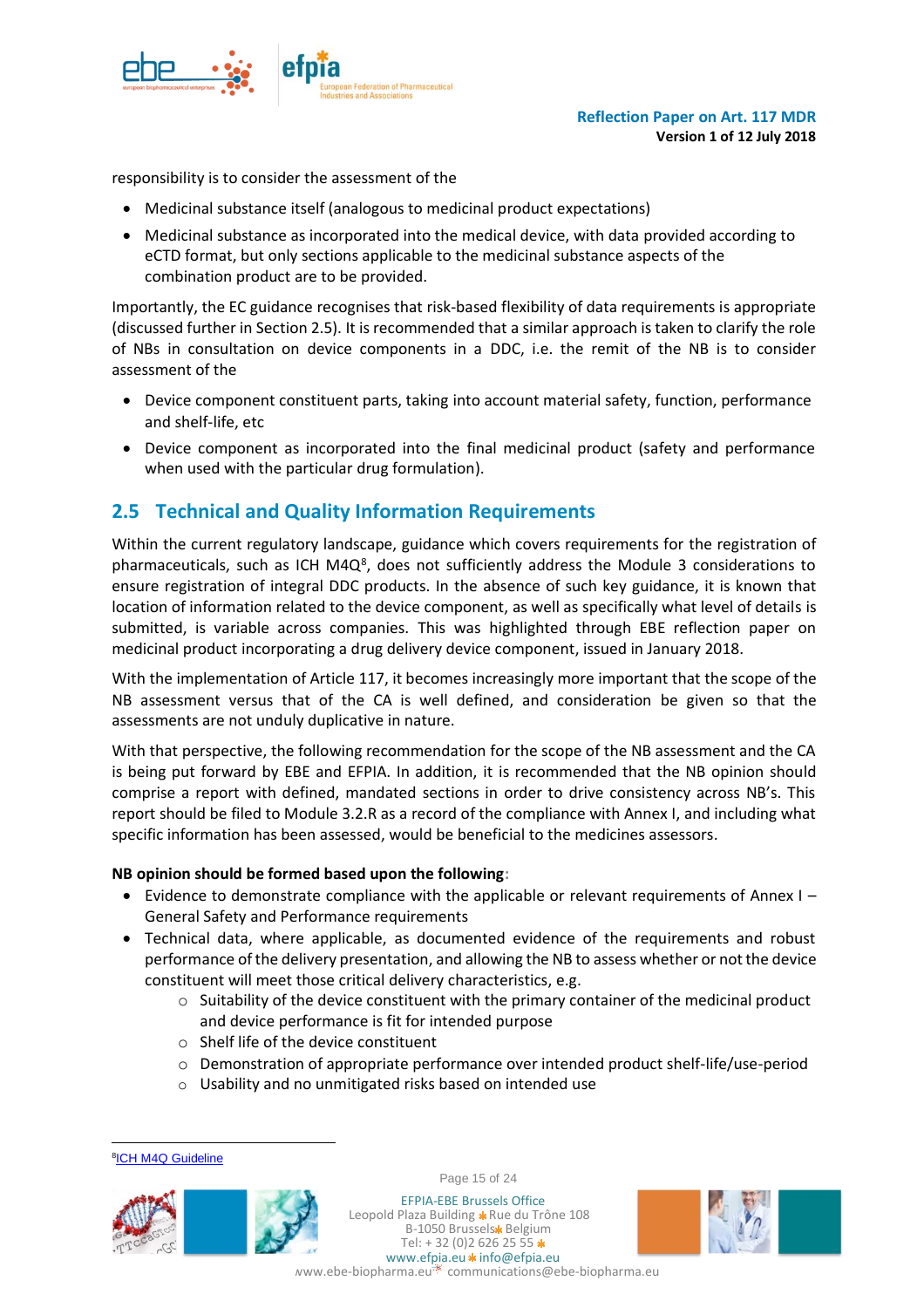

#### **CA review of the MAA should focus on the following:**

- Medicinal product; manufacture, quality and control
	- $\circ$  Compatibility of the medicinal product with the primary container (i.e. leachables, stability) as well as compatibility of the medicinal product primary container of the medicinal product with the device constituent
	- $\circ$  Sufficient device information to understand and to assess the medicinal product e.g. critical delivery characteristics of the device constituent
- Overall expiration of the product and associated stability data that supports the proposed shelflife
- Based on intended use of the product in the given patient population, ensure that overall safety for the patient/user has been adequately addressed
	- $\circ$  Primary evidence may reside and have been reviewed within the NB assessment, but should be cross-referenced/appraised within the MAA itself
- Product labelling

#### **Out of scope of the review**

In addition to the recommendations for what the assessments should cover, a further recommendation is that evidence of a manufacturer's quality management system under which these products are developed, whether that be under ISO 13485 or an enhanced pharmaceutical GMP based system with specific device-related aspects, is neither a requirement nor included in either assessment. Rather, these aspects are considered, as currently the case in Europe, within the remit of GMP and separate to the MAA procedure.

Labelling for integral DDCs should not have to meet the Medical Devices requirements in full as laid out in Annex I of the MDR, including aspects such as inclusion of a Unique Device Identifier (UDI). Labelling should conform primarily to the requirements for medicinal products with the relevant labelling requirements specific to device types as it relates to safety or usability, e.g. EN 60601-1 concerning electrical safety, as well as EN ISO 11608-1 concerning needle-based injection systems, that have specific clauses regarding labeling and instructions for use which are important regarding the safe use of the device.

EBE and EFPIA put forward these recommendations as important considerations as the EMA is developing the QWP/BWP guideline "*Quality requirements of medicinal products containing a device component for delivery or use of the medicinal product*" and request that guideline itself address the requirements for integral DDCs in the context of Article 117 and the separate assessments by a NB and CA.

# <span id="page-15-0"></span>**3. Conclusions and Path Forward**

This paper has focused on the challenges with integrating a NB opinion as part of the overall MAA process for review and approval of integral DDCs that are regulated as medicinal products, which will be required by the implementation of Article 117 of the MDR.

In summary, the following recommendations have been put forward:

• Develop a process that ensures flexibility on when to obtain the NB opinion in the overall MAA review and approval process. Whilst having a sequential review and the opinion available in the MAA, it is recommended that a parallel review with the MAA itself should be permitted, to assist in the overall approval without significant delay. On this basis the procedure already established for



Page 16 of 24

EFPIA-EBE Brussels Office Leopold Plaza Building \* Rue du Trône 108 B-1050 Brussels\* Belgium Tel:  $+32(0)26262555*$ www.efpia.eu \* info@efpia.eu www.ebe-biopharma.eu<sup>-\*</sup> communications@ebe-biopharma.eu

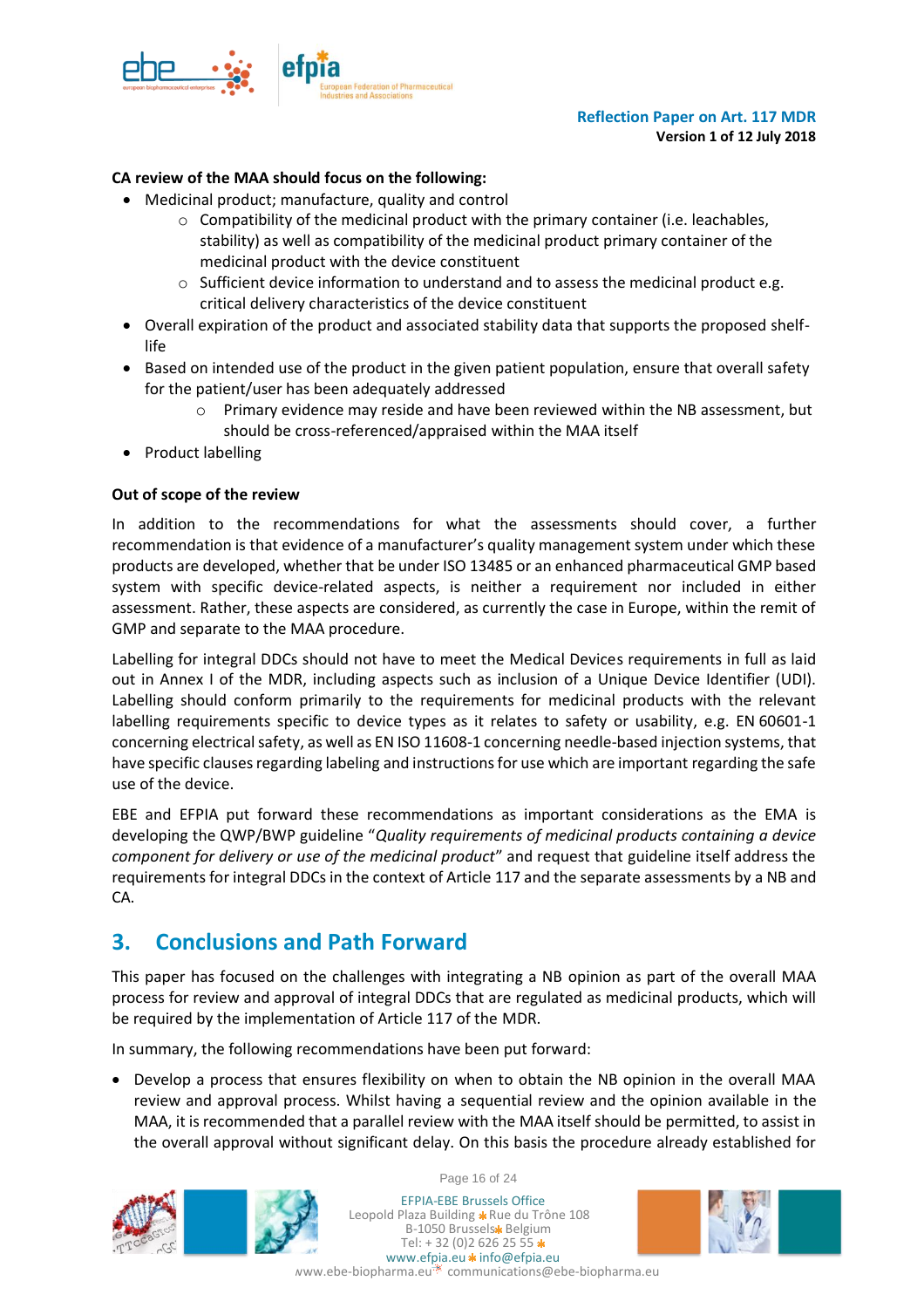

review of cATMPS when they have a device constituent is a useful and strong basis for consideration of a working process.

- Utilisation of prior knowledge of current, marketed products should be allowed, as well as permitting the leverage of platform technology and NB opinions across medicinal products. If the platform technology has previously been assessed for the same indication and population, no further NB opinion should be required, and the compatibility of the device constituent with the new medicinal product should be managed in the MAA itself.
- Furthermore, the implementation of Article 117 and expectation for approved or marketed products should be that this revised approach and a NB opinion be required when a substantial change is made to the device constituent of the integral DDC, post the effective date of the MDR, May 2020.
- Article 117 does not apply within clinical-development and that, whilst the device should show conformance to Annex I, a NB opinion would not be required. Article 117 would only be applicable to registration and lifecycle of integral DDCs.
- A risk-based approach could be implemented for cases when a NB opinion would be required. In other words, integral DDCs that incorporate well-established technologies in conjunction with low use risk medicinal products, could utilise prior knowledge and should not be required to solicit a separate NB opinion.
- The manufacturer of integral DDCs does not require a device quality management system (QMS) or certification to any associated QMS standard (e.g. ISO 13485) and could leverage the GMP quality system for medicinal products.

Global submission requirements for integral DDCs are becoming more detailed and divergent across regions. The potential for harmonization of requirements through ICH merits consideration.

This paper has put forward a proposal that industry feel is a suitable approach with regards to adopting a process and clarifying when specifically, NB engagement and a formal opinion are required, recognising that a risk-based approach could in some instances be adopted. Applicants have a strong view that being able to utilise prior knowledge and NB opinions for platform or well-established technologies is important with regards to flexibility and being able to meet these new requirements, without there being an impact or delay to medicines reaching the markets and, more importantly, not compromising safety to patients. There are many questions being raised by industry in various forums regarding the practicalities of how this will work. This paper puts forward recommendations and proposals, drawing on precedents and current guidance already established between the CAs for medicinal products and NBs, with some enhancements that could be readily adopted for integral DDCs.





Page 17 of 24

EFPIA-EBE Brussels Office Leopold Plaza Building \* Rue du Trône 108 B-1050 Brussels\* Belgium Tel:  $+32(0)26262555*$ www.efpia.eu \* info@efpia.eu www.ebe-biopharma.eu<sup>.\*</sup> communications@ebe-biopharma.eu

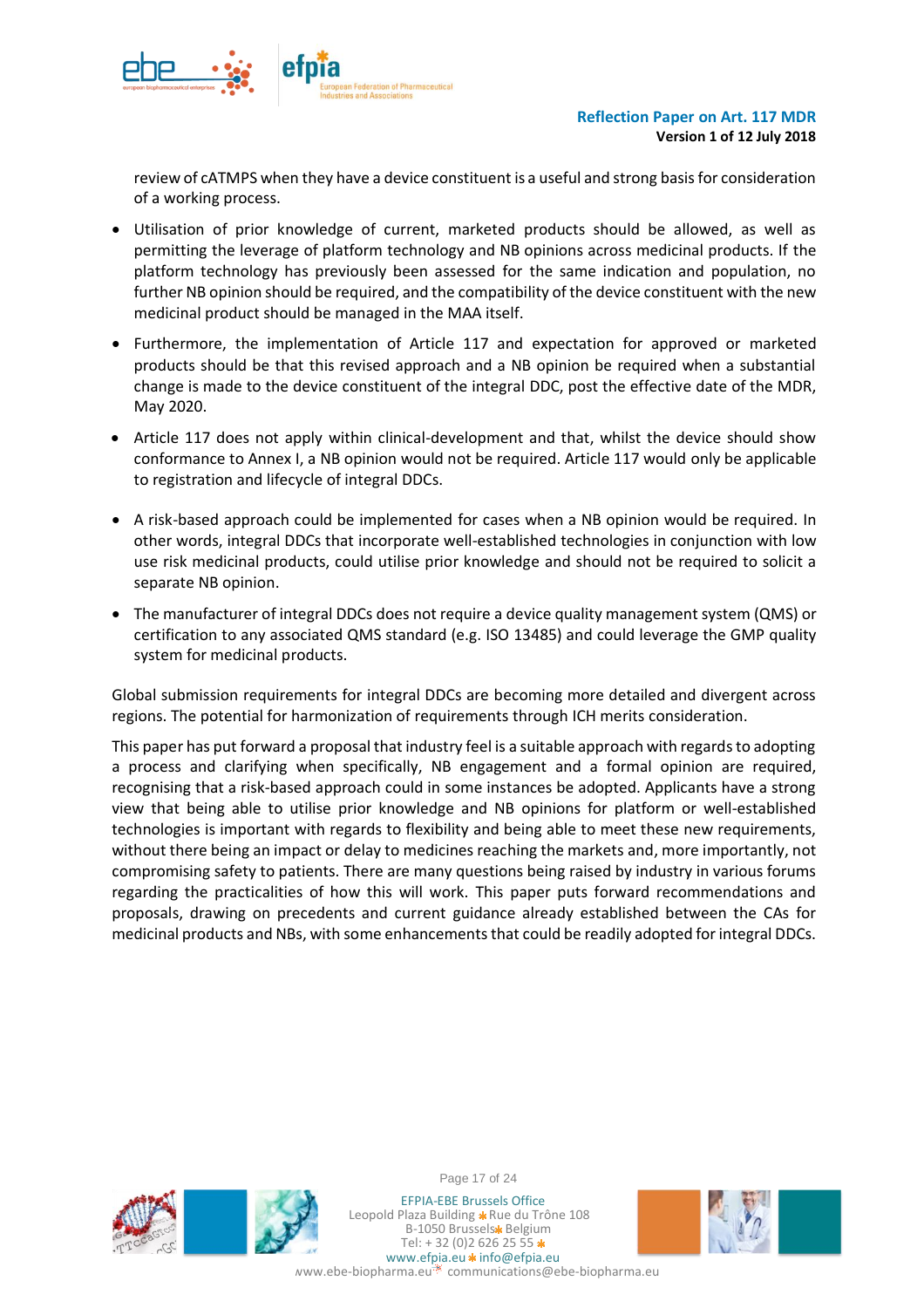

# **Acknowledgements**

Contributing authors

Amanda Matthews, Global CMC of Medical Devices & Combination Products, Pfizer, Worldwide Safety and Regulatory, Ramsgate Road, Sandwich, Kent, CT13 9NJ; Janine Jamieson IPQ Publications Editorial staff-Europe, 42658 Västra Frölunda, Sweden.

This paper was written following extensive discussion and collaboration with experts of the European Biopharmaceutical Enterprises (EBE) DDC topic group and of the EBE Biomanufacturing Working Group member companies.

In doing so, significant support and input was received from:

Serge Mathonet, Sanofi; Vikas Jaitely, Merck; Mark Chipperfield, Corvus Device; Tim Chesworth, AstraZeneca; Ruth Foster, Merck; Kristiina Rosin, Abbvie; Michelle Czajkowski, GSK; Torsten Wollenberg, Bayer; Florian Lengyel, Boehringer-Ingelheim; April Kent, Amgen; Tine Juul Zachariasen, NovoNordisk; Jannie Funch, NovoNordisk; Janis Bayley, Lilly; Steve Dew, Biogen and Beat Steffen, Confinis.



Page 18 of 24

EFPIA-EBE Brussels Office Leopold Plaza Building \* Rue du Trône 108 B-1050 Brussels\* Belgium Tel:  $+32(0)26262555*$ www.efpia.eu \* info@efpia.eu www.ebe-biopharma.eu<sup>\*</sup> communications@ebe-biopharma.eu

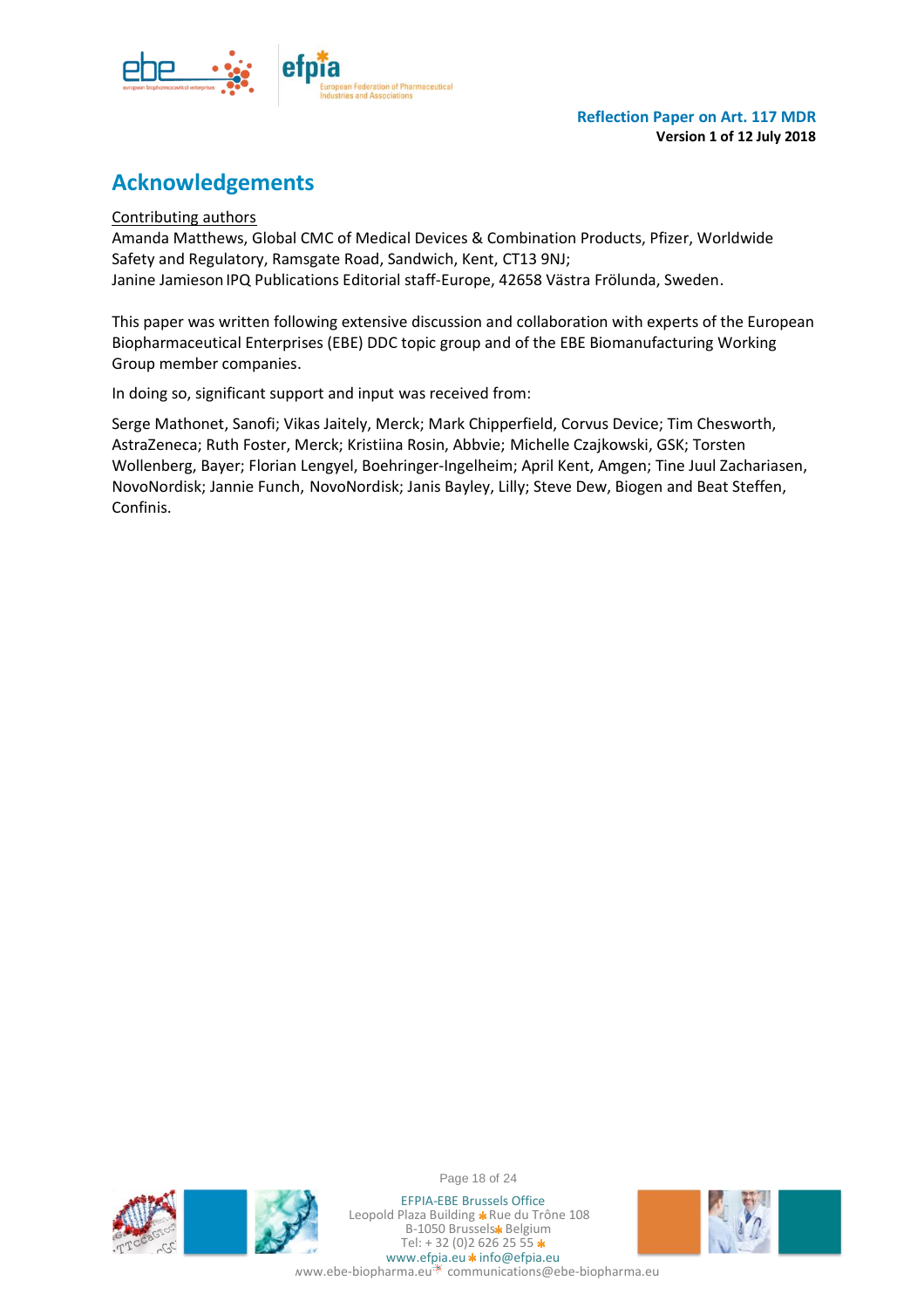

# <span id="page-18-0"></span>**Annex 1: Potential adaptation of the guidance "Procedural advice on the evaluation of combined advanced therapy medicinal products and the consultation of Notified Bodies in accordance with Article 9 of Regulation (EC) No 1394/2007" to be applicable to Article 117 of Medical Device Regulation (EU) 2017/745**

The following text has taken the headings of the EMA/CAT procedural guidance into consideration and makes a proposal, including explanatory comments, on how EBE and EFPIA consider the EMA guidance may be adapted and utilised as a basis for the procedure to solicit the NB opinion required for integral drug-device combination products, as required by Article 117 of the MDR. The recommendations put forward by EBE and EFPIA are clearly identified and placed in a green box within each section.

## **Table of contents**

- **1. Introduction.......................................................................................**
- **2. Scope..................................................................................................**
- **3. Legal basis..........................................................................................**
- 3.1 Article 117

#### **4. Specific considerations ……………………………………………………............**

- 4.1. Applicant
- 4.2. Consultation for Opinion of a Notified Body
- 4.3. Identification of a Notified Body
- 4.4. Data Requirements

4.5. Access by Medicines Competent Authorities /EMA to data concerning the medical device component and confidentiality

**5. Procedure to consult a Notify Body. ...................................................** 

5.1. Timetable for the consultation of a NB when the results of the assessment of the medical device(s) have not been provided

- 5.1.1. Pre-submission meeting at the EMA
- 5.1.2. Identification of need to consult a Notified Body at day 1
- 5.1.3. Identification of need to consult a Notified Body at Day 80
- 5.1.4. Consultation with the Notified Body at Day 120
- 5.1.5. Consultation with the Notified Body at Day 170

5.2. Timetable for the consultation of a Notify Body when the results of the assessment of the medical device(s) have been provided

- 5.2.1. Pre-submission meeting at the EMA
- 5.2.2. Validation of the Marketing Authorisation Application
- 5.2.3. Identification of need to consult a Notified Body at Day 80
- 5.2.4. Consultation with the Notified Body at Day 120
- 5.2.5. Consultation with the Notified Body at Day 170



Page 19 of 24

EFPIA-EBE Brussels Office Leopold Plaza Building \* Rue du Trône 108 B-1050 Brussels\* Belgium Tel:  $+32(0)26262555*$ www.efpia.eu \* info@efpia.eu www.ebe-biopharma.eu communications@ebe-biopharma.eu

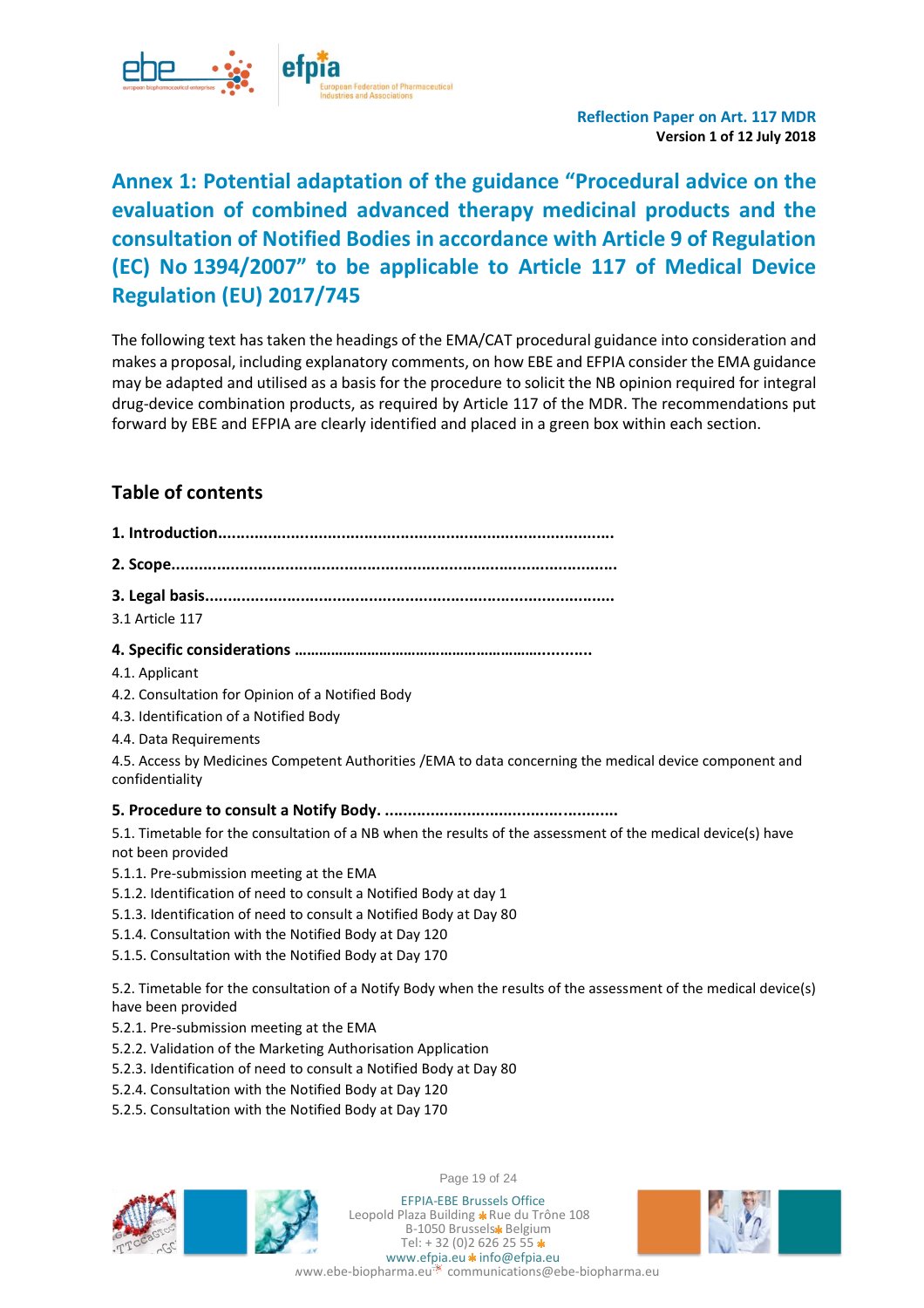

## **1. Introduction**

The current EMA/CAT Procedural advice on the evaluation of combined advanced therapy medicinal products and the consultation of Notified Bodies in accordance with Article 9 of Regulation (EC) No. 1394/2007<sup>9</sup> is considered in the context of Article 117 of the new Medical Device Regulation, EU 2017/745<sup>10</sup>.

The cATMP procedural guidance was developed following collaboration between EMA/CAT, Notified Bodies Operation Group (Medical Device Agencies), TEAM-NB (Notified Bodies representative group) and the European Commission<sup>11</sup>.

Also taken into consideration is the procedure for notified body consultations according to the current Rule 13 of the medical devices directive MDD (Rule 14 of the Medical Device Regulation applicable from 26 May 2020) and outlined in European Commission guidance MEDDEV 2.1/3 on Borderline products, drug-delivery products and medical devices incorporating, as an integral part, an ancillary medicinal substance or an ancillary human blood derivative <sup>12</sup>.

*EBE-EFPIA comment:* It is envisioned that the current EMA/CAT cATMP procedural guidance could be readily adapted to DDCs, within the context of developing a guideline on Quality requirements of medicinal products containing a device component for delivery or use of the medicinal product.

## **2. Scope**

The proposed scope of guidance would be Integral medical devices, initial submission for NB opinion.

#### **Out of scope**

As per cATMP guidance and the CHMP Concept paper, the guidance would only consider the initial application as referred to in Art 117; further guidance on post-approval procedures could be developed at a later stage, taking account other related developments.

*EBE-EFPIA comment:* This section could be adapted to the scope outlined above*.*

## **4. Specific considerations**

#### *4.1 Applicant*

Consistent with the cATMP procedure,

- The Applicant of a drug-device combination product regulated as a medicinal product would be the MAH responsible for submitting a Marketing Authorisation Application (MAA) for the medicinal product to a national Competent Authority or to the European Medicines Agency (EMA).
- The Applicant would be responsible for any fee payment direct to the NB for the work performed by the NB.
- It is envisioned that any interaction between the EMA/CAT and the NB(s) will be done in conjunction with, or via, the Applicant.

 $\overline{a}$ 

<sup>12</sup> [MEDDEV 2.1/3](http://www.meddev.info/_documents/2_1_3_rev_3-12_2009_en.pdf)



Page 20 of 24



<sup>9</sup> [EC No. 1394/2007](https://ec.europa.eu/health/sites/health/files/files/eudralex/vol-1/reg_2007_1394/reg_2007_1394_en.pdf)

<sup>10</sup> [EU 2017/745](https://eur-lex.europa.eu/legal-content/EN/TXT/PDF/?uri=CELEX:32017R0745&from=EN).

<sup>11</sup> [PROCEDURAL ADVICE ON THE EVALUATION OF ADVANCED THERAPY MEDICINAL](http://www.ema.europa.eu/docs/en_GB/document_library/Regulatory_and_procedural_guideline/2010/02/WC500070340.pdf) 

[PRODUCT IN ACCORDANCE WITH ARTICLE 8 OF REGULATION \(EC\) NO 1394/2007](http://www.ema.europa.eu/docs/en_GB/document_library/Regulatory_and_procedural_guideline/2010/02/WC500070340.pdf)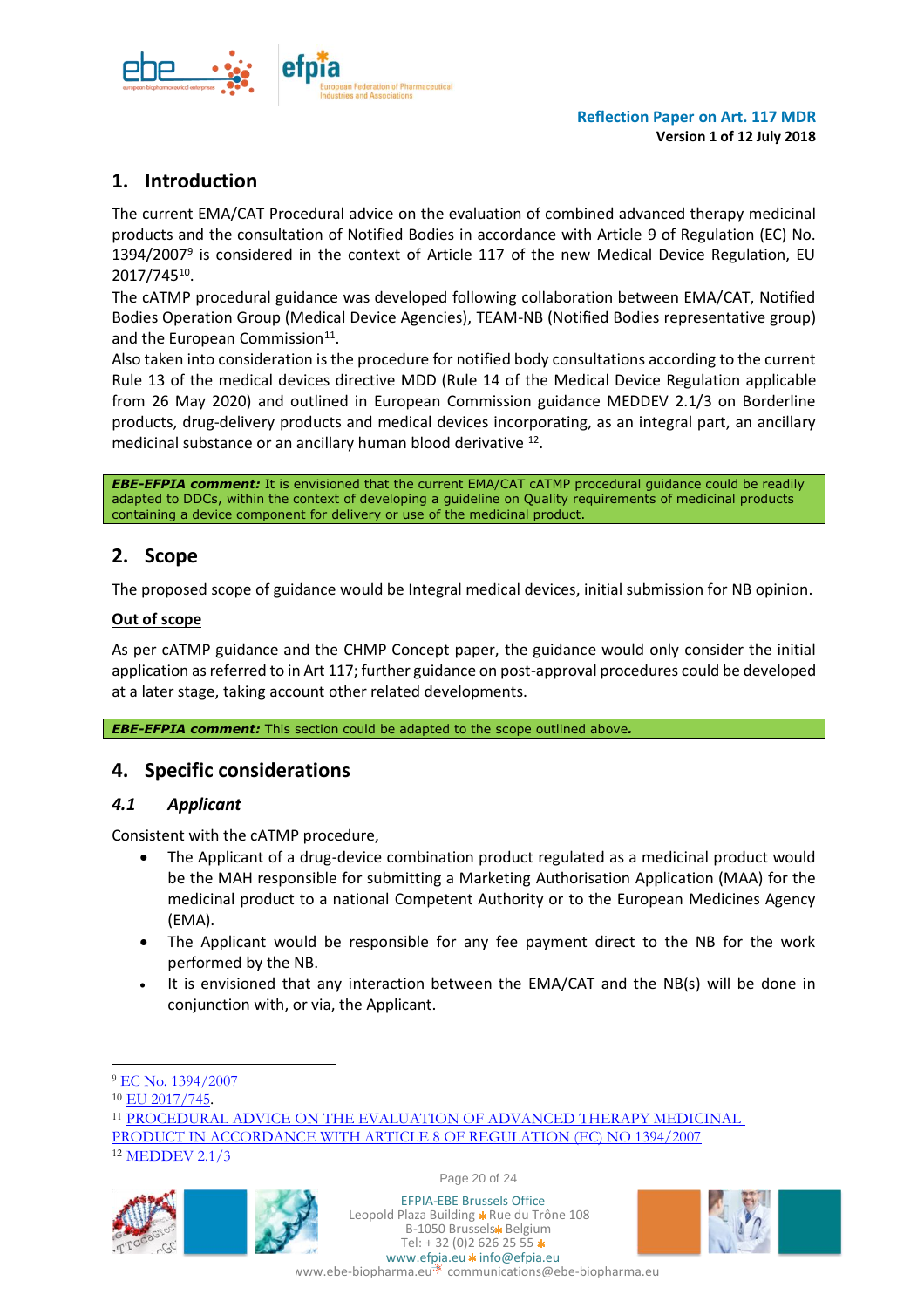

### *4.2 Data requirements*

Similarly to the cATMP guidance, it may be expected that evidence of conformity with general safety and performance requirements of the MDR could follow IMDRF guidelines, currently '2008 Summary Technical Documentation for Demonstrating Conformity to the Essential Principles of Safety and Performance of Medical Devices (STED)': [http://www.imdrf.org/docs/ghtf/final/sg1/technical](http://www.imdrf.org/docs/ghtf/final/sg1/technical-docs/ghtf-sg1-n011-2008-principles-safety-performance-medical-devices-080221.pdf)[docs/ghtf-sg1-n011-2008-principles-safety-performance-medical-devices-080221.pdf,](http://www.imdrf.org/docs/ghtf/final/sg1/technical-docs/ghtf-sg1-n011-2008-principles-safety-performance-medical-devices-080221.pdf) but similar non-STED formats could also be deemed acceptable, including a checklist to demonstrate how the general safety and performance requirements are met.

It is proposed that there should be some flexibility in the amount of supporting data provided to demonstrate conformity with the GSPRs depending on the type of integral device, whether it has been reviewed previously and the risk-profile of the overall DDC, taking into account the indication and intended use. This is consistent with ICH Q9 Quality Risk Management and the EC MEDDEV Guidance MEDDEV 2.1/3 on devices incorporating ancillary medicinal substances, Section C3 'Documentation to be provided by the Notified Body'.

#### **Notified Body Opinion report**

The cATMP guidance proposes that NBs would ideally use a standardised format based on principals of the NBOG guidance on Design  $-$  dossier examination and Report Content<sup>13</sup>.

However, it may also be useful to adapt the format further, in order to provide relevant information to medicinal product assessors, regarding

- what data has been reviewed,
- how it has been demonstrated that the GSPRs have been met
- any particular critical features that would be important to focus on in the case of changes to the DDC.

Specifically, the report should look to include:

- Unique document number (to enable referencing)
- Name of NB
- Name of applicant
- Product name
- Design version (to support later change and notification management)
- Scope of assessment
- Criteria against which the assessment has been made (also see opinion criteria, below) typically those relevant safety and performance requirements of Medical Device Regulation (EU) 2017/745, Annex 1
- Clear statement of opinion outcome e.g., "Positive", "Granted", or similar
- Date of issue
- Expiry date (if ultimately deemed applicable)
- Name of individuals performing the opinion assessment
- Signature of responsible NB representative

It should be clear there no CE-mark can be applied to the product and on this basis, it may be beneficial to delineate clearly between the look of an NB's CE-marking certification and any Art.117 opinion report/document.

Page 21 of 24



l



EFPIA-EBE Brussels Office Leopold Plaza Building \* Rue du Trône 108 B-1050 Brussels\* Belgium Tel:  $+32(0)26262555*$ www.efpia.eu \* info@efpia.eu



<sup>13</sup> [NBOG BPG 2009-1 Guidance on Design-Dossier Examination and Report Content](http://www.doks.nbog.eu/Doks/NBOG_BPG_2009_1.pdf)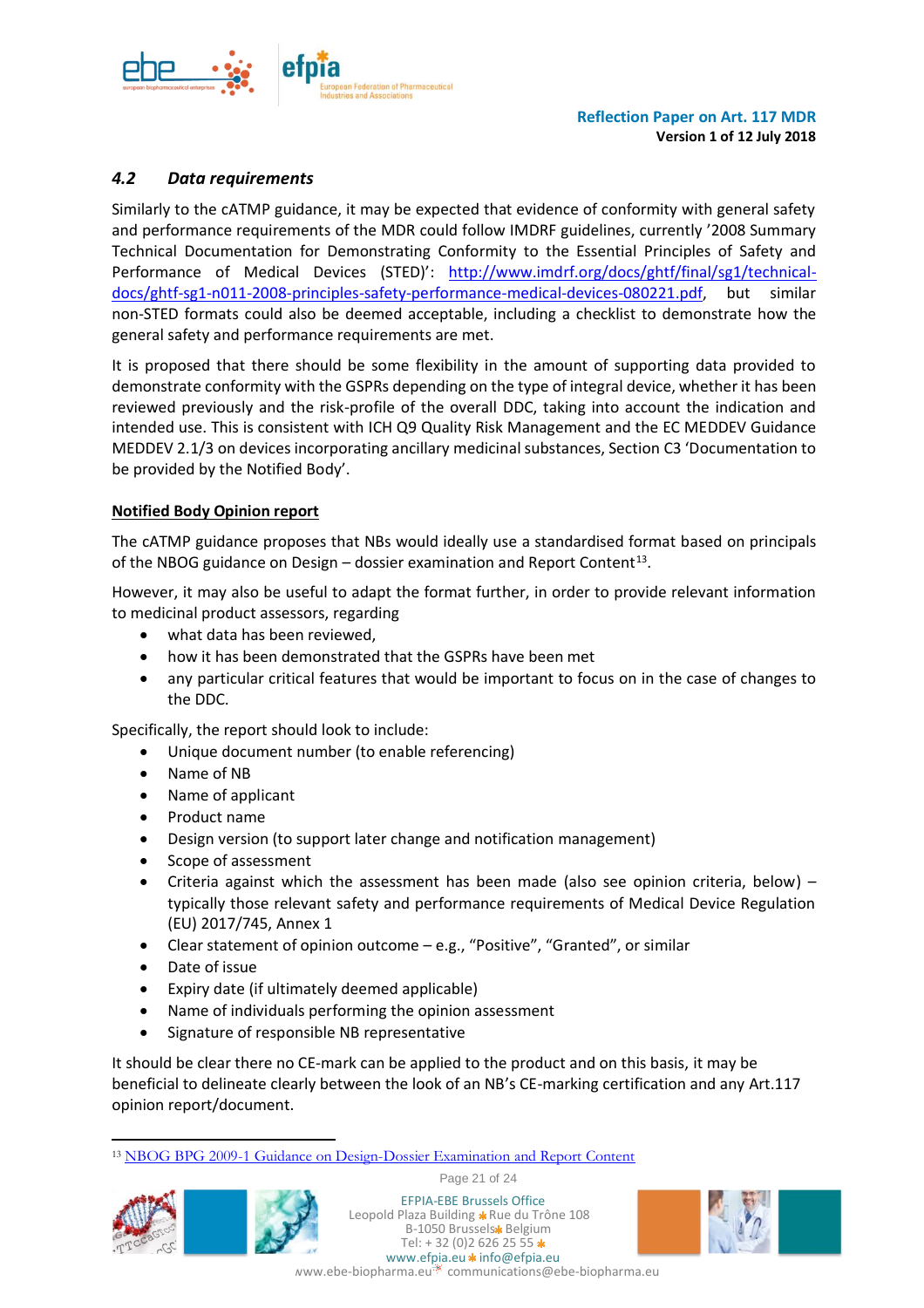

Furthermore, it is suggested that the use of a standardised format for provision of information from the notified body to the CA may facilitate efficiency and consistency of review. It is expected that any reports or evaluations conducted by the NB will be confidential and only shared with the Applicant and CAs.

#### **Location of device information in the MAA**

The cATMP guidance instructs that information on the device part of the combined ATMP and the NB assessment, if available, should be submitted in Module 3, section 3.2.R of the CTD under the "medical device" section.

This provision of a distinct module of information pertaining to the device component is analogous to the procedure for medical devices incorporating ancillary medicinal substances, where a distinct section on the medicinal substance component is provided and available for review by both notified bodies and medicines CAs, including detail on

- the ancillary medicinal substance alone
- the ancillary medicinal substance as incorporated into the device

This could be adapted to provision of

- a common Technical file for the device(s) alone, which could be a file made available by third party device manufacturers, where applicable and used for multiple products
- it may be useful to consider including in this general TF results of testing safety and performance of device components with a range of products of different viscosities, pH etc
- a specific file for safety and performance requirements of the device incorporated into the medicinal product or into a medicinal product 'system' consisting of multiple device components. This specific file may include specifications for device components that are deemed critical for the individual DDC 'system' and supported by confirmation that appropriate supplier agreements are in place

*EBE-EFPIA Comment*: The original EBE Reflection paper suggested a potential flexible approach to MAA data requirements, which it is hoped will be taken into account in development of EMA guidance. The use of a standardised format for the NB opinion may facilitate efficiency and consistency of review by the EMA/CA. NB opinions on general compliance with ERs/GSPRs for device components used with a range of medicinal product formulations may be useful to consider – these could be obtained and offered to customers by device manufacturers; for higher risk/more complex DDC products a NB opinion on the finished product as intended for market would be required.

#### *4.3 Consultation of a Notified Body*

This section envisions that, if an opinion from the NB is not provided, CAT will decide whether a consultation is required.

The original text relating to Article 117 foresaw a similar process for DDCs, with the option for medicines CAs to decide, on the advice of their experts for medical devices, that an NB opinion was not necessary. However, the text was subsequently amended, to withdraw this option.

Thus, it is understood that, if an opinion from the NB is not provided at the time of submission, and if the device by itself would require review by a NB for CE marking, then such an opinion will be requested by EMA/CAs.

The purpose of the consultation, as outlined in the cATMP guidance is to deliver an opinion on compliance with the general safety and performance of the device when used for the specific intended purpose with the particular ATMP/medicinal product.

*EBE-EFPIA comment:* to note in this section, the cATMP guidance strongly recommends a pre-submission meeting at the EMA. Considering the expected much greater volume of DDCs in development compared to





Page 22 of 24 EFPIA-EBE Brussels Office

B-1050 Brussels\* Belgium





Tel:  $+32(0)26262555*$ ww.ebe-biopharma.eu communications@ebe-biopharma.eu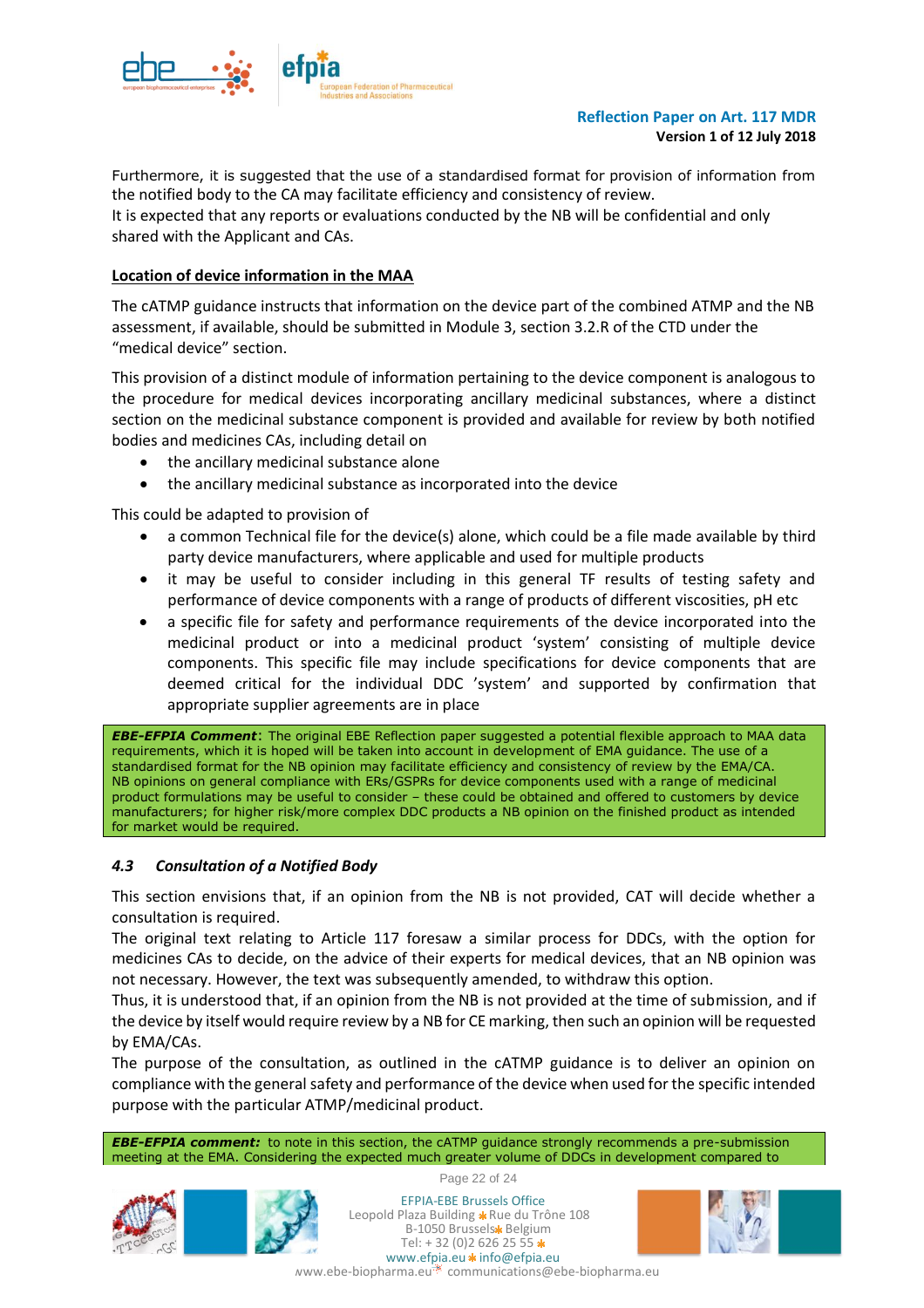

cATMPs, this is not likely to be possible for all DDCs. Thus, clear and practical guidance on the procedure and data requirements will be immensely helpful for all involved. It is suggested that this could be a useful topic for a regulator-industry workshop to be held in early 2019.

#### *4.4 Identification of a Notified Body*

It is required that the Applicant

- identify an NB in the MAA form (section 2.2.4)
- should ensure the identified NB is appropriately notified for assessment of the equivalent type of medical device under the MDR (i.e. Class Im, Is, IIa, IIb or III)

*EBE-EFPIA comment:* It is expected that both of these requirements will be applicable to DDCs, thus it will be helpful to include an updated link to the NANDO (New Approach Notified and Designated Organisations) website.

This would also be a useful topic for discussion at a workshop dedicated to this new procedure, to include notified bodies intending to offer this service.

#### *4.5 Access to data concerning the medical device component and confidentiality*

This section clarifies that the EMA/CAT can request at any time during the evaluation procedure, the Applicant to provide any information related to the device component. The Applicant is responsible for the content and timely submission of such information and any clarifications requested.

The Applicant should also ensure necessary agreements are in place between themselves and third party suppliers for access to any data relating to the medical device that may be requested in the procedure and that *"These agreements should include provisions to allow the exchange of information on a continuous basis so that the Applicant is fully aware of any changes of the medical device component or safety issues related to the device which may have an impact on the combined [product] Benefit Risk assessment."*

It is also mentioned that post-approval, the EPAR (European Public Assessment Report) published by EMA may include some information regarding the device part, but as per normal procedure, the Applicant will be requested to comment on published information prior to publication.

*EBE-EFPIA comment:* Appropriate supplier agreements would already be in place, but it may be useful to clarify how exactly confidential information from the device supplier will be provided to the NB/EMA/CA. Maybe the NB could comment on whether appropriate supplier specifications are in place to control critical device component functionality?

## **5 Procedure to consult a Notified Body**

### *5.1 Timetable for the consultation of a NB when the results of the assessment of the medical device(s) have not been provided*

EMA encourages cATMP Applicants to provide the results of assessment from the NB in the MAA but allows for the option to provide an NB opinion later in the procedure, which may be useful for the DDC procedure.

Therefore, this section could be adapted to DDCs as follows:

*Day 1* It could be identified at validation stage that an NB opinion has not yet been provided but will be provided by Day 80/120 of the procedure. The proposed NB should be identified and verified for suitability against the NANDO website list

*Day 80* If,

o an NB opinion was not provided, or



Page 23 of 24

EFPIA-EBE Brussels Office Leopold Plaza Building \* Rue du Trône 108 B-1050 Brussels\* Belgium Tel:  $+32(0)26262555*$ www.efpia.eu \* info@efpia.eu ww.ebe-biopharma.eu communications@ebe-biopharma.eu